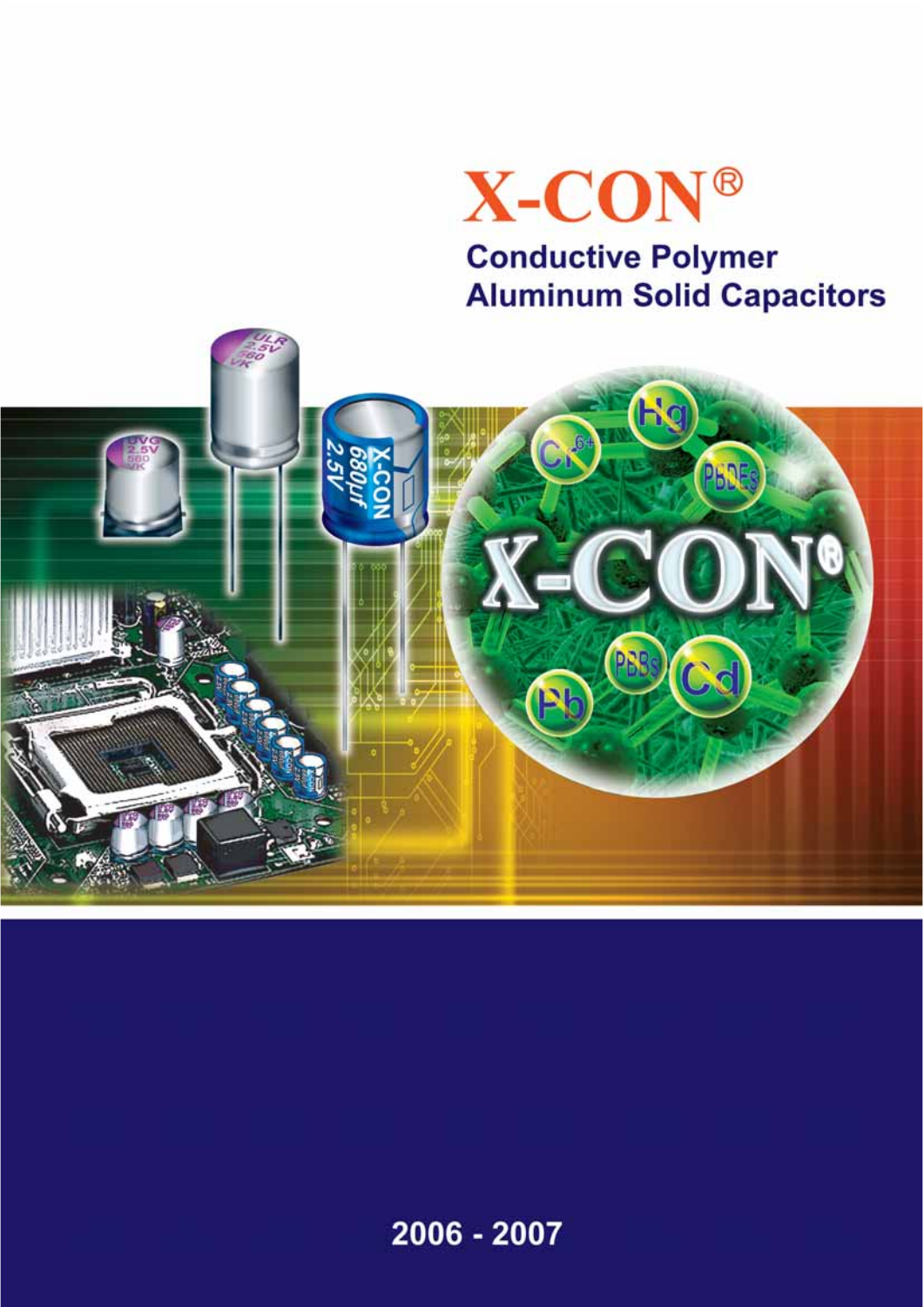*Contents*

7. Compliance with RoHS Directive

# *Conductive Polymer Aluminum Solid Capacitors*

|                                  |                                               | Pages                                  |                      |                     |                   |                |
|----------------------------------|-----------------------------------------------|----------------------------------------|----------------------|---------------------|-------------------|----------------|
| <b>Introduction</b>              |                                               | 1. Reliability Presumption of life     |                      |                     |                   | 3              |
|                                  | 2. General Frequency Characteristics Of X-CON |                                        | 3                    |                     |                   |                |
|                                  |                                               | 3. Part Number System                  |                      |                     |                   | $\overline{4}$ |
|                                  |                                               |                                        |                      |                     |                   |                |
|                                  | <b>Series</b>                                 | Capacitance $(\mu F)$                  | <b>Voltage (VDC)</b> | <b>Load Life</b>    | <b>Appearance</b> | <b>Pages</b>   |
|                                  | <b>ULG</b>                                    | 68 to 1500                             |                      | $2000$ hours        | <b>Sleeveless</b> | $5$ to 6       |
|                                  | <b>USG</b>                                    |                                        | 2.5 to 25            | at $+105^{\circ}$ C | Sleeved           | $7$ to $8$     |
| <b>Selection</b><br><b>Guide</b> | <b>ULR</b>                                    |                                        |                      |                     | Sleeveless,       | 9 to 10        |
|                                  |                                               | 330 to 2700                            | $2.5$ to 16          | $2000$ hours        | Low ESR           |                |
|                                  | <b>USR</b>                                    |                                        |                      | at $+105^{\circ}$ C | Sleeved.          | 11 to 12       |
|                                  |                                               |                                        |                      |                     | Low ESR           |                |
|                                  | <b>UVG</b>                                    |                                        |                      | 2000 hours          | V-chip            | 13 to 14       |
|                                  |                                               | 100 to 1500                            | $2.5 \text{ to } 20$ | at $+105^{\circ}$ C | V-chip,           |                |
|                                  | <b>UVR</b>                                    |                                        |                      |                     | Low ESR           | 15 to 16       |
|                                  |                                               |                                        |                      |                     |                   |                |
|                                  | 1. Circuit Design                             |                                        |                      |                     |                   | 17             |
|                                  |                                               | 2. Mounting Precautions                |                      |                     |                   | 18             |
| <b>Application</b>               |                                               | 3. Reflow Soldering Conditions         |                      |                     |                   | 19             |
| <b>Guideline</b>                 |                                               | 4. Specifications For SMD Type Packing |                      |                     |                   | 20             |
|                                  |                                               | 5. Emergency Procedures                |                      |                     |                   | 21             |
|                                  |                                               | 6. Disposal and Storage Conditions     |                      |                     |                   | 21             |

 $\mathbf{\leq}$  **X-CON**®

21

#### **Series Chart**

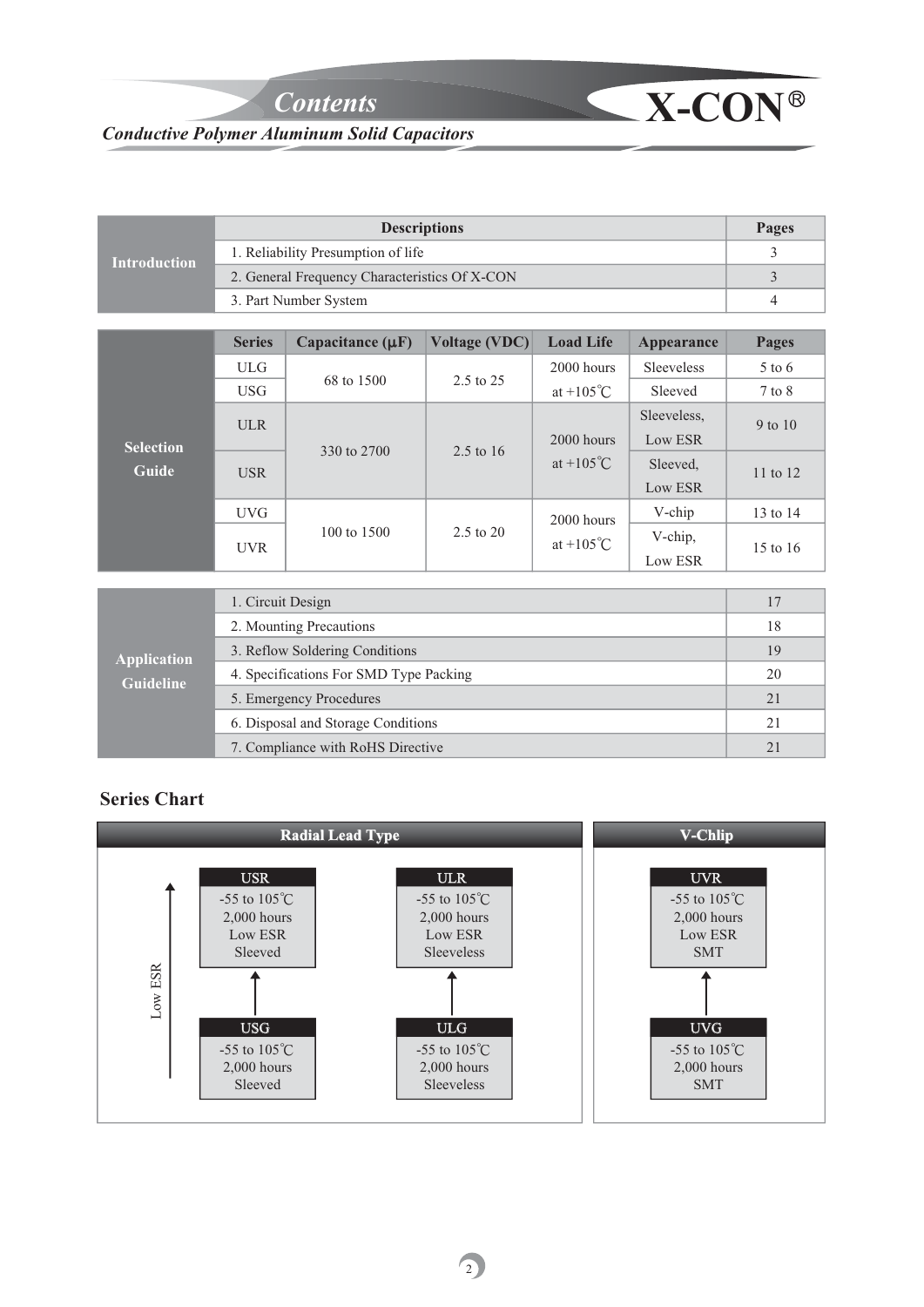

#### **1. Reliability Presumption of Life**

 $T_0 - T_1$  $L_x = L_0 x 10^{-20}$ *o x*

 $L_x$ : Life expectance (Hours) in actual use (T<sub>x</sub>)

 $L_0$ : Guaranteed (Hours) at maximum operating temperature ( $T_0$ )

 $T_0$ : Maximum operating temperature (°C)

 $T_x$ : Temperature in actual use (Ambient temperature of X-CON) (°C)

Owing to the excellent heat-proof characteristics of conductive polymer, the estimated life expectancy can be calculated without consideration of self-heating under application of the ripple current.

## **2. General Frequency Characteristics Of X-CON**



\*For the characteristics of other capacitance or voltage, please contact our sales offices or agents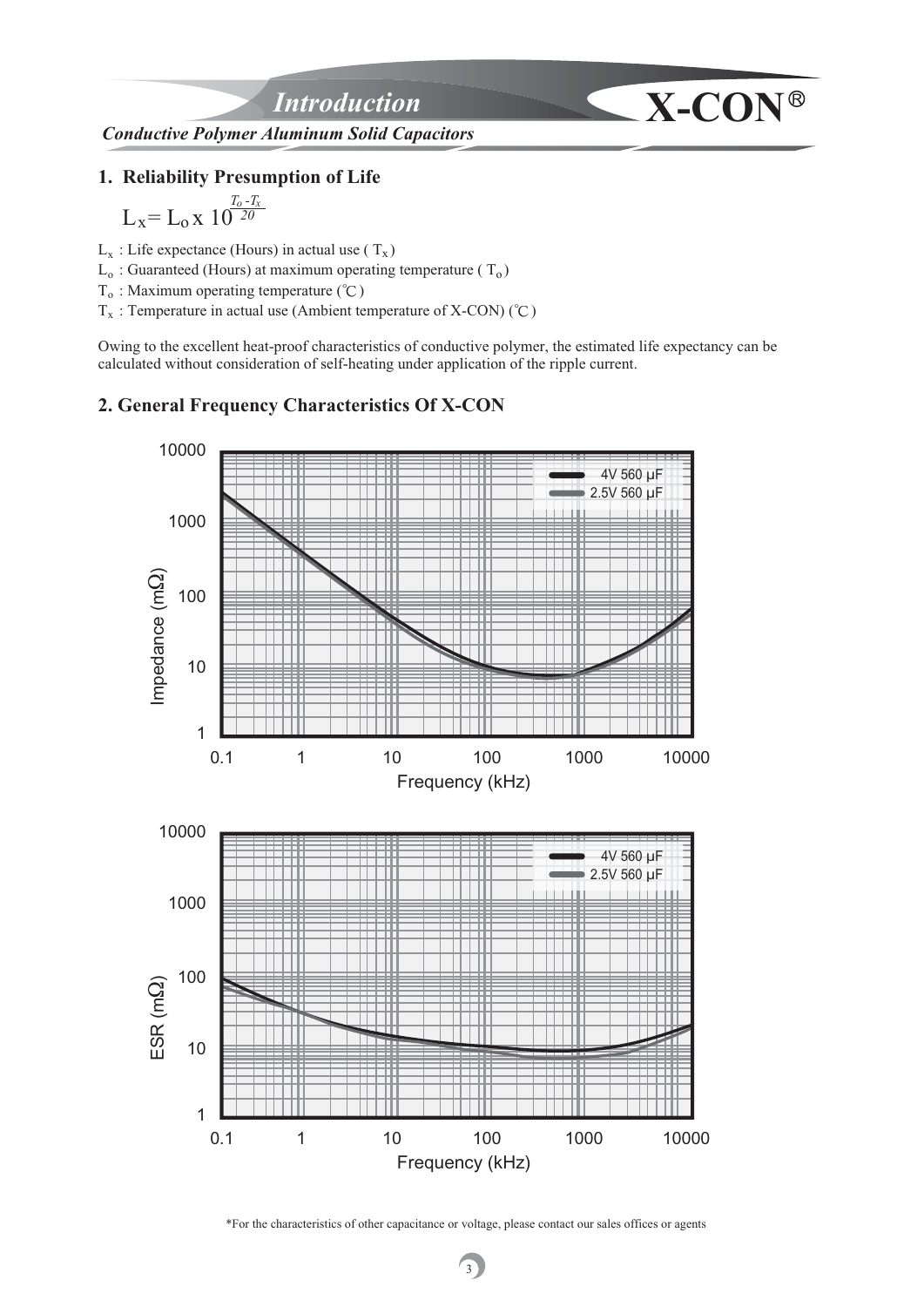*Introduction* **X-CON**<sup>®</sup>

*Conductive Polymer Aluminum Solid Capacitors*

## **3. Part Number System**

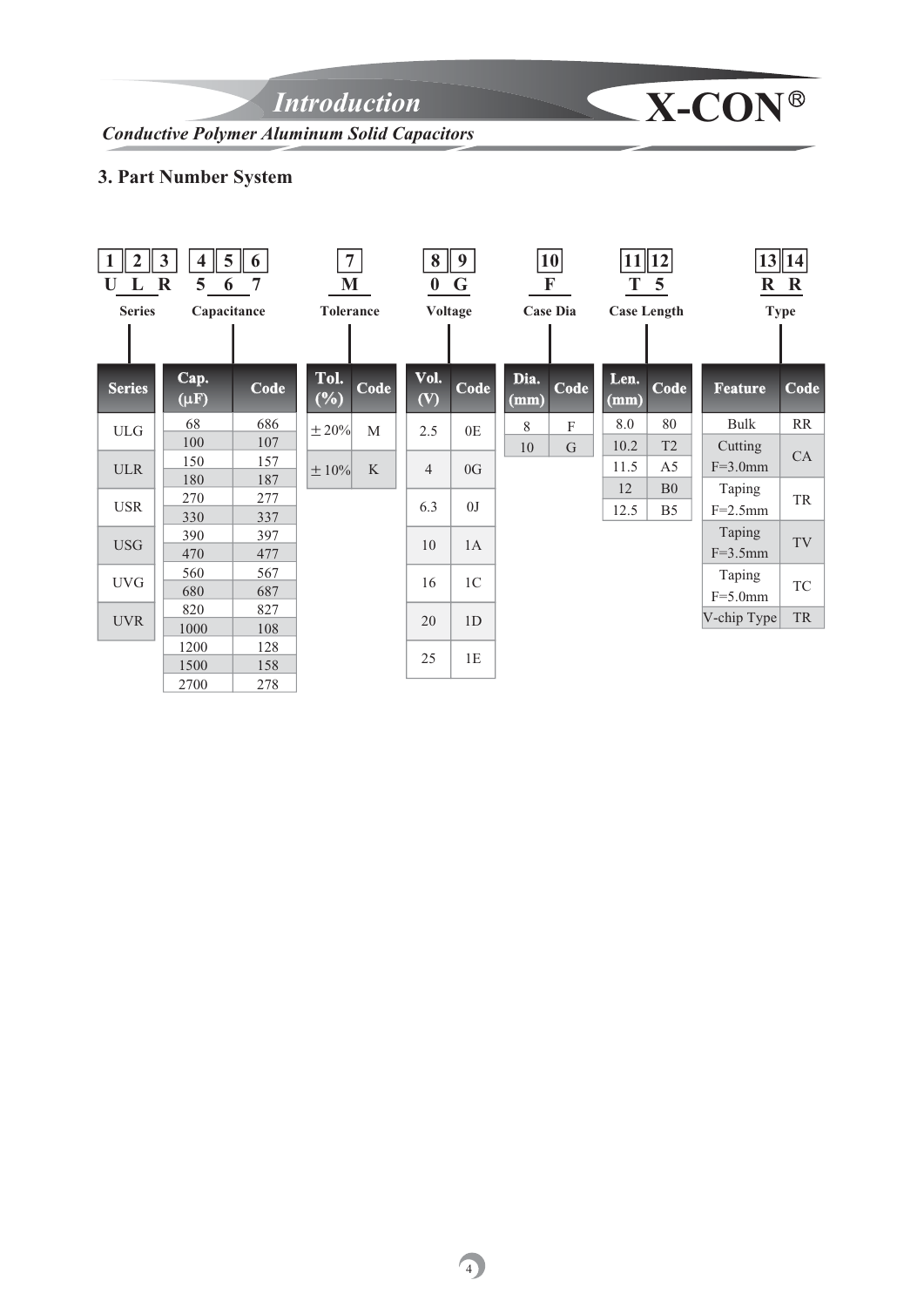

#### **Features**

- High Ripple Current, Super Low ESR
- Wide Temperature Range
- RoHS Compliant

#### **Applications**

 $\bullet$  Suitable For DC-DC Converters, Voltage Regulators, Decoupling Applications For Computer Motherboards, etc.

### **Specifications**

| <b>Items</b>                                          | <b>Conditions</b>                                              |                                            |                                         | <b>Characteristics</b>                      |                                            |                                             |  |
|-------------------------------------------------------|----------------------------------------------------------------|--------------------------------------------|-----------------------------------------|---------------------------------------------|--------------------------------------------|---------------------------------------------|--|
| <b>Operating Temperature</b>                          |                                                                |                                            |                                         | -55°C to +105°C                             |                                            |                                             |  |
| Rated Working Voltage, WV                             |                                                                |                                            |                                         | 2.5VDC to 25VDC                             |                                            |                                             |  |
| Nominal Capacitance                                   | 120 Hz, +20°C                                                  |                                            |                                         | $68\mu$ F to $1500\mu$ F                    |                                            |                                             |  |
| Capacitance Tolerance                                 | 120 Hz, $+20^{\circ}$ C                                        |                                            |                                         | $\pm 20\%$                                  |                                            |                                             |  |
| Dissipation Factor, tanos                             | 120 Hz, +20°C                                                  |                                            |                                         |                                             | Value in the Standard Rating Table or less |                                             |  |
| Leakage Current, L <sub>c</sub> $\frac{1}{2}$ 1       | $+20^{\circ}$ C,<br>Rated voltage for 2 minutes,               | Value in the Standard Rating Table or less |                                         |                                             |                                            |                                             |  |
| <b>ESR</b>                                            | 100kHz to 300kHz, $+20^{\circ}$ C                              | Value in the Standard Rating Table or less |                                         |                                             |                                            |                                             |  |
| <b>Rated Ripple Current</b>                           | 100kHz, +105°C                                                 |                                            |                                         |                                             | Value in the Standard Rating Table or less |                                             |  |
| Temperature Characteristics,                          |                                                                |                                            | At $-55^{\circ}$ C<br>(Low temperature) |                                             |                                            | $Z/Z_{20\degree C} = 0.75$ to 1.25          |  |
| Impedance Ratio                                       | 100kHz                                                         | At $+105^{\circ}$ C<br>(High temperature)  |                                         |                                             | $Z/Z_{20\degree C} = 0.75$ to 1.25         |                                             |  |
| Frequency Coefficient for<br>Allowable Ripple Current |                                                                | Frequency                                  | $120Hz \leq$<br>f<1kHz                  | $1kHz \leq$<br>$f<10$ k $Hz$                | $10kHz \leq$<br>f<100kHz                   | $100kHz \leq$<br>f<500kHz                   |  |
|                                                       |                                                                | Coefficient                                | 0.05                                    | 0.3                                         | 0.7                                        | $\mathbf{1}$                                |  |
|                                                       |                                                                | $\triangle$ C/C                            |                                         | Within $\pm 20\%$ of initial measured value |                                            |                                             |  |
| Endurance                                             | +105 $\degree$ C, 2000 hours,                                  | $tan\delta$                                |                                         | $\leq$ 150% of initial specified value      |                                            |                                             |  |
|                                                       | Rated voltage applied                                          | <b>ESR</b>                                 |                                         | $\leq$ 150% of initial specified value      |                                            |                                             |  |
|                                                       |                                                                | $L_c \gg 1$                                |                                         | ≤Initial specified value                    |                                            |                                             |  |
|                                                       | + $60^{\circ}$ C, $90\%$ to $95\%$ RH,                         | $\triangle$ C/C                            |                                         | Within ±20% of initial measured value       |                                            |                                             |  |
| Damp Heat Test                                        | 1000 hours,                                                    | $tan\delta$                                |                                         | $\leq$ 150% of initial specified value      |                                            |                                             |  |
| (Steady State)                                        | No applied voltage                                             | <b>ESR</b>                                 |                                         | $\leq$ 150% of initial specified value      |                                            |                                             |  |
|                                                       |                                                                | $L_c \gg 1$                                |                                         | ≤Initial specified value                    |                                            |                                             |  |
|                                                       | At normal temperature, charge                                  | $\triangle$ C/C                            |                                         |                                             |                                            | Within $\pm 20\%$ of initial measured value |  |
|                                                       | at surge voltage for 30 sec.<br>and discharge via a $1k\Omega$ | tano                                       |                                         |                                             | $\leq$ 150% of initial specified value     |                                             |  |
| <b>Surge Voltage Test</b>                             | protective resistor for 330 sec.                               | <b>ESR</b>                                 |                                         |                                             | $\leq$ 150% of initial specified value     |                                             |  |
|                                                       | Repeat for 1000 cycles.                                        | $L_c \gg 1$                                |                                         | ≤Initial specified value                    |                                            |                                             |  |
| Other                                                 | JIS-C-5101-4                                                   |                                            |                                         |                                             |                                            |                                             |  |

**ULG 2.5V 680 VK**

 $\prec$ 

Ɂ1 -If any doubt arises, measure the current after applying rated voltage for 2 hours at +105ʚ. (Voltage Treatment)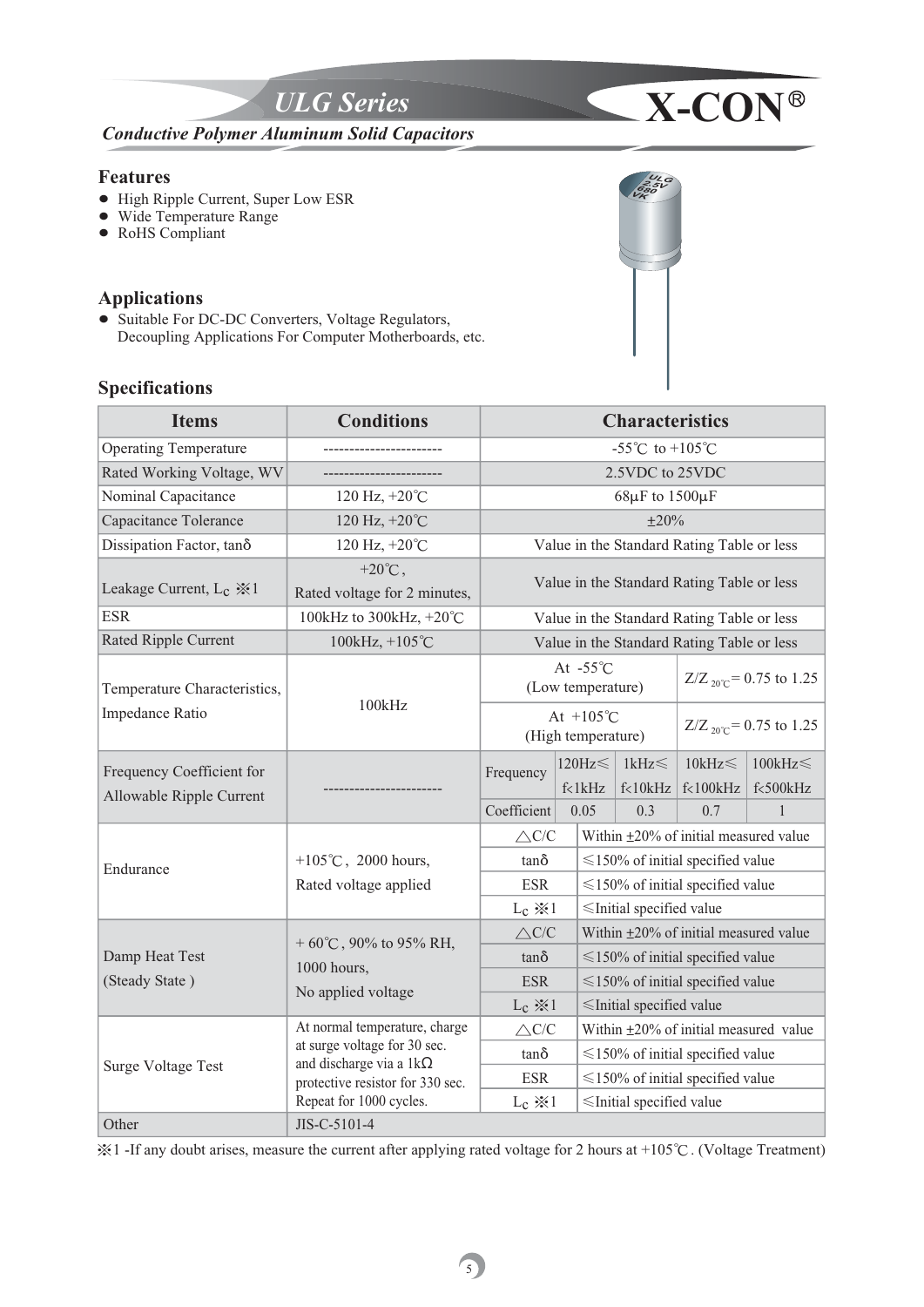*ULG Series* **X-CON**

*Conductive Polymer Aluminum Solid Capacitors*

## **Dimensions**



#### **Standard Rating Table**

|             |             |                          |                  | <b>Case size</b> | <b>Specifications</b> |                                                |                                                 |                                                      |
|-------------|-------------|--------------------------|------------------|------------------|-----------------------|------------------------------------------------|-------------------------------------------------|------------------------------------------------------|
| WV<br>(VDC) | SV<br>(VDC) | Capacitance<br>$(\mu F)$ | Diameter<br>(mm) | Length<br>(mm)   | tano                  | $L_{\rm c}$<br>$(\mu A)$<br>$\divideontimes 2$ | <b>ESR</b><br>$(m\Omega)$<br>$\divideontimes$ 3 | <b>Rated Ripple</b><br>Current (mA)<br>100kHz, 105°C |
| 2.5         | 2.8         | 680                      | 8                | 11.5             | 0.12                  | 340.0                                          | 10                                              | 5230                                                 |
| 2.5         | 2.8         | 1500                     | $10\,$           | 12.5             | 0.12                  | 750.0                                          | $\, 8$                                          | 5500                                                 |
| 4.0         | 4.6         | 560                      | 8                | 11.5             | 0.12                  | 448.0                                          | 10                                              | 5230                                                 |
| 4.0         | 4.6         | 820                      | 10               | 12.5             | 0.12                  | 656.0                                          | 8                                               | 5500                                                 |
| 6.3         | 7.2         | 390                      | 8                | 11.5             | 0.12                  | 491.4                                          | 12                                              | 4770                                                 |
| 6.3         | 7.2         | 680                      | $10\,$           | 12.5             | 0.12                  | 856.8                                          | 10                                              | 5500                                                 |
| 10          | 11.5        | 270                      | 8                | 11.5             | 0.12                  | 540.0                                          | 14                                              | 4420                                                 |
| 10          | 11.5        | 470                      | 10               | 12.5             | 0.12                  | 940.0                                          | 12                                              | 5300                                                 |
| 16          | 18.4        | 180                      | 8                | 11.5             | 0.12                  | 576.0                                          | 16                                              | 4360                                                 |
| 16          | 18.4        | 330                      | 10               | 12.5             | 0.12                  | 1056.0                                         | 14                                              | 5050                                                 |
| 20          | 23.0        | 100                      | 8                | 11.5             | 0.12                  | 400.0                                          | 24                                              | 3320                                                 |
| 20          | 23.0        | 150                      | 10               | 12.5             | 0.12                  | 600.0                                          | 20                                              | 4320                                                 |
| 25          | 28.7        | 68                       | 8                | 11.5             | 0.12                  | 340.0                                          | 24                                              | 3320                                                 |
| 25          | 28.7        | 100                      | $10\,$           | 12.5             | 0.12                  | 500.0                                          | 20                                              | 4320                                                 |

Ɂ2 -Leakage current (max): After 2 minutes, 20ʚ

<del>⊗3</del> -100kHz to 300kHz, 20℃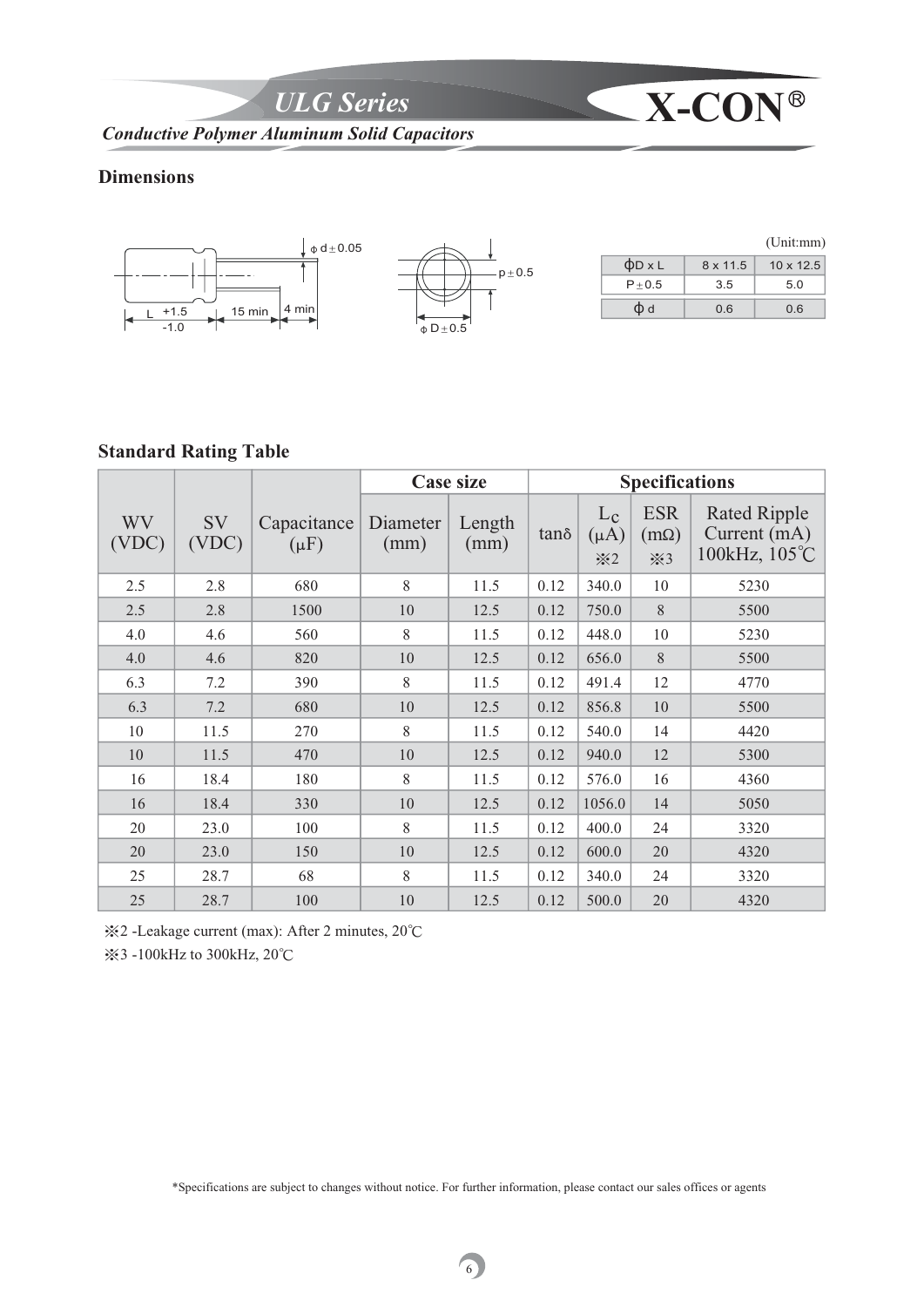

#### **Features**

- High Ripple Current, Super Low ESR
- Wide Temperature Range
- RoHS Compliant

# **Applications**

 $\bullet$  Suitable For DC-DC Converters, Voltage Regulators, Decoupling Applications For Computer Motherboards, etc.

## **Specifications**

| <b>Items</b>                                          | <b>Conditions</b>                                | <b>Characteristics</b>                     |                                         |                                                                                       |                                            |                                    |  |
|-------------------------------------------------------|--------------------------------------------------|--------------------------------------------|-----------------------------------------|---------------------------------------------------------------------------------------|--------------------------------------------|------------------------------------|--|
| <b>Operating Temperature</b>                          |                                                  |                                            |                                         | -55°C to +105°C                                                                       |                                            |                                    |  |
| Rated Working Voltage, WV                             |                                                  |                                            |                                         | 2.5VDC to 25VDC                                                                       |                                            |                                    |  |
| Nominal Capacitance                                   | 120 Hz, $+20^{\circ}$ C                          |                                            |                                         | $68\mu$ F to $1500\mu$ F                                                              |                                            |                                    |  |
| Capacitance Tolerance                                 | 120 Hz, +20°C                                    |                                            |                                         | $\pm 20\%$                                                                            |                                            |                                    |  |
| Dissipation Factor, tanos                             | 120 Hz, +20°C                                    |                                            |                                         |                                                                                       | Value in the Standard Rating Table or less |                                    |  |
| Leakage Current, L <sub>c</sub> $\frac{1}{2}$ 1       | $+20^{\circ}$ C,<br>Rated voltage for 2 minutes, |                                            |                                         |                                                                                       | Value in the Standard Rating Table or less |                                    |  |
| <b>ESR</b>                                            | 100kHz to 300kHz, +20°C                          | Value in the Standard Rating Table or less |                                         |                                                                                       |                                            |                                    |  |
| Rated Ripple Current                                  | 100kHz, +105°C                                   |                                            |                                         |                                                                                       | Value in the Standard Rating Table or less |                                    |  |
| Temperature Characteristics,                          |                                                  |                                            | At $-55^{\circ}$ C<br>(Low temperature) |                                                                                       |                                            | $Z/Z_{20\degree C} = 0.75$ to 1.25 |  |
| Impedance Ratio                                       | 100kHz                                           | At $+105^{\circ}$ C<br>(High temperature)  |                                         |                                                                                       | $Z/Z_{20^{\circ}C} = 0.75$ to 1.25         |                                    |  |
| Frequency Coefficient for<br>Allowable Ripple Current |                                                  | Frequency                                  | $120Hz \leq$<br>f<1kHz                  | $1kHz \leq$<br>$f<10$ k $Hz$                                                          | $10kHz \leq$<br>$f<100$ kHz                | $100kHz \leq$<br>f<500kHz          |  |
|                                                       |                                                  | Coefficient                                | 0.05                                    | 0.3                                                                                   | 0.7                                        | $\mathbf{1}$                       |  |
|                                                       |                                                  | $\triangle$ C/C                            |                                         | Within $\pm 20\%$ of initial measured value                                           |                                            |                                    |  |
| Endurance                                             | +105 $°C$ , 2000 hours,                          | $tan\delta$                                |                                         | $\leq$ 150% of initial specified value                                                |                                            |                                    |  |
|                                                       | Rated voltage applied                            | <b>ESR</b>                                 |                                         | $\leq$ 150% of initial specified value<br>≤Initial specified value                    |                                            |                                    |  |
|                                                       |                                                  | $L_c \gg 1$                                |                                         |                                                                                       |                                            |                                    |  |
|                                                       | + $60^{\circ}$ C, $90\%$ to $95\%$ RH,           | $\triangle$ C/C                            |                                         | Within ±20% of initial measured value<br>$\leq$ 150% of initial specified value       |                                            |                                    |  |
| Damp Heat Test                                        | 1000 hours,                                      | tano                                       |                                         |                                                                                       |                                            |                                    |  |
| (Steady State)                                        | No applied voltage                               | <b>ESR</b>                                 |                                         |                                                                                       | $\leq$ 150% of initial specified value     |                                    |  |
|                                                       | At normal temperature, charge                    | $L_c \gg 1$                                |                                         | ≤Initial specified value                                                              |                                            |                                    |  |
|                                                       | at surge voltage for 30 sec.                     | $\triangle$ C/C                            |                                         | Within $\pm 20\%$ of initial measured value<br>$\leq$ 150% of initial specified value |                                            |                                    |  |
| <b>Surge Voltage Test</b>                             | and discharge via a $1k\Omega$                   | tano                                       |                                         |                                                                                       |                                            |                                    |  |
|                                                       | protective resistor for 330 sec.                 | <b>ESR</b>                                 |                                         |                                                                                       | $\leq$ 150% of initial specified value     |                                    |  |
| Other                                                 | Repeat for 1000 cycles.<br>JIS-C-5101-4          | $L_c \gg 1$                                |                                         | ≤Initial specified value                                                              |                                            |                                    |  |

Ɂ1 -If any doubt arises, measure the current after applying rated voltage for 2 hours at +105ʚ. (Voltage Treatment)

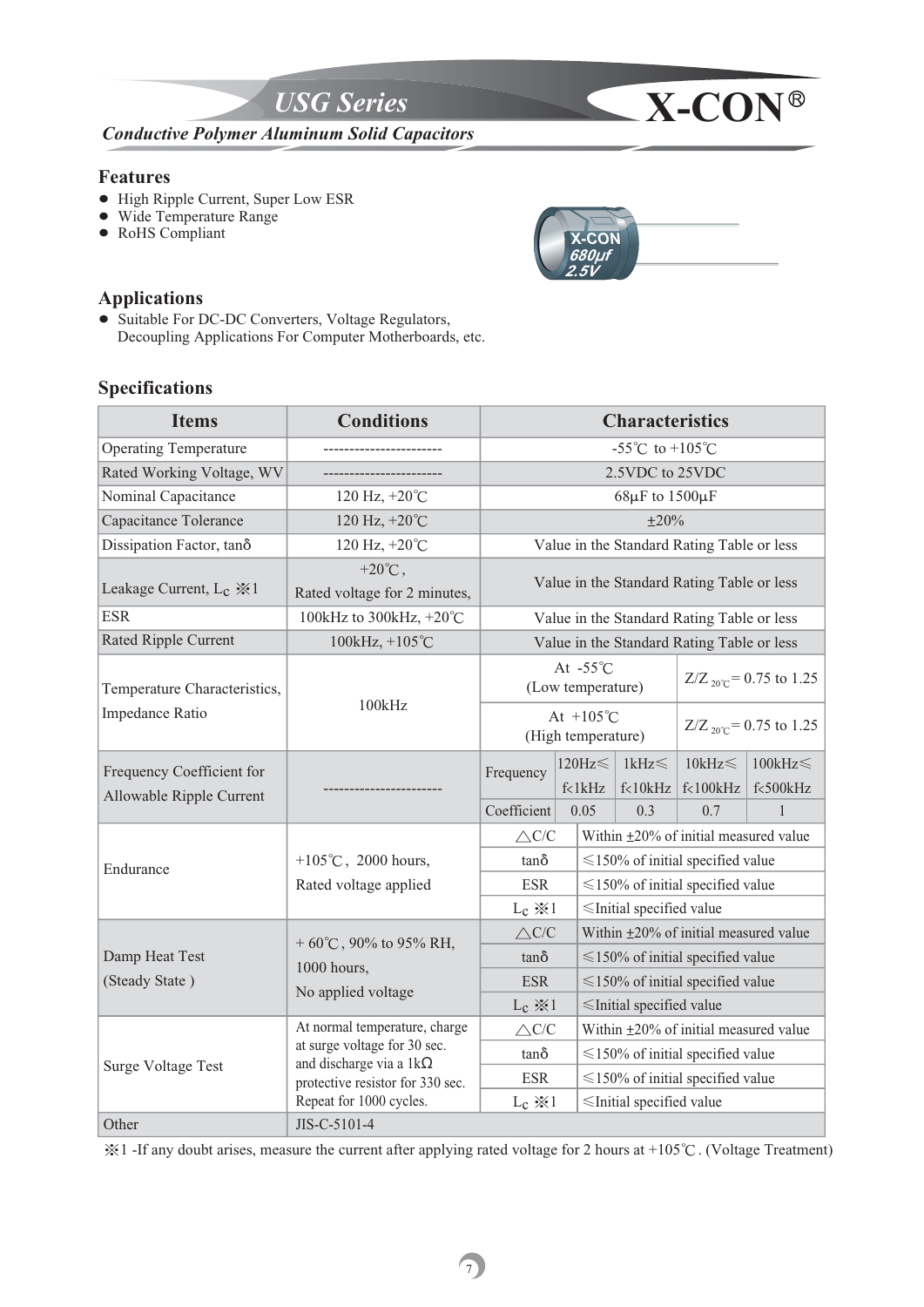*USG Series* **X-CON**

*Conductive Polymer Aluminum Solid Capacitors*

## **Dimensions**



# **Standard Rating Table**

|             |             |                          |                  | <b>Case size</b> |      |                                          | <b>Specifications</b>                           |                                                        |
|-------------|-------------|--------------------------|------------------|------------------|------|------------------------------------------|-------------------------------------------------|--------------------------------------------------------|
| WV<br>(VDC) | SV<br>(VDC) | Capacitance<br>$(\mu F)$ | Diameter<br>(mm) | Length<br>(mm)   | tano | $L_c$<br>$(\mu A)$<br>$\divideontimes 2$ | <b>ESR</b><br>$(m\Omega)$<br>$\divideontimes$ 3 | <b>Rated Ripple</b><br>Current $(mA)$<br>100kHz, 105°C |
| 2.5         | 2.8         | 680                      | 8                | 11.5             | 0.12 | 340.0                                    | 10                                              | 5230                                                   |
| 2.5         | 2.8         | 1500                     | 10               | 12.5             | 0.12 | 750.0                                    | $\,8\,$                                         | 5500                                                   |
| 4.0         | 4.6         | 560                      | 8                | 11.5             | 0.12 | 448.0                                    | 10                                              | 5230                                                   |
| 4.0         | 4.6         | 820                      | $10\,$           | 12.5             | 0.12 | 656.0                                    | 8                                               | 5500                                                   |
| 6.3         | 7.2         | 390                      | 8                | 11.5             | 0.12 | 491.4                                    | 12                                              | 4770                                                   |
| 6.3         | 7.2         | 680                      | 10               | 12.5             | 0.12 | 856.8                                    | $10\,$                                          | 5500                                                   |
| 10          | 11.5        | 270                      | 8                | 11.5             | 0.12 | 540.0                                    | 14                                              | 4420                                                   |
| 10          | 11.5        | 470                      | 10               | 12.5             | 0.12 | 940.0                                    | 12                                              | 5300                                                   |
| 16          | 18.4        | 180                      | 8                | 11.5             | 0.12 | 576.0                                    | 16                                              | 4360                                                   |
| 16          | 18.4        | 330                      | 10               | 12.5             | 0.12 | 1056.0                                   | 14                                              | 5050                                                   |
| 20          | 23.0        | 100                      | 8                | 11.5             | 0.12 | 400.0                                    | 24                                              | 3320                                                   |
| 20          | 23.0        | 150                      | 10               | 12.5             | 0.12 | 600.0                                    | 20                                              | 4320                                                   |
| 25          | 28.7        | 68                       | 8                | 11.5             | 0.12 | 340.0                                    | 24                                              | 3320                                                   |
| 25          | 28.7        | 100                      | 10               | 12.5             | 0.12 | 500.0                                    | 20                                              | 4320                                                   |

Ɂ2 -Leakage current (max): After 2 minutes, 20ʚ

<del>⊗3</del> -100kHz to 300kHz, 20℃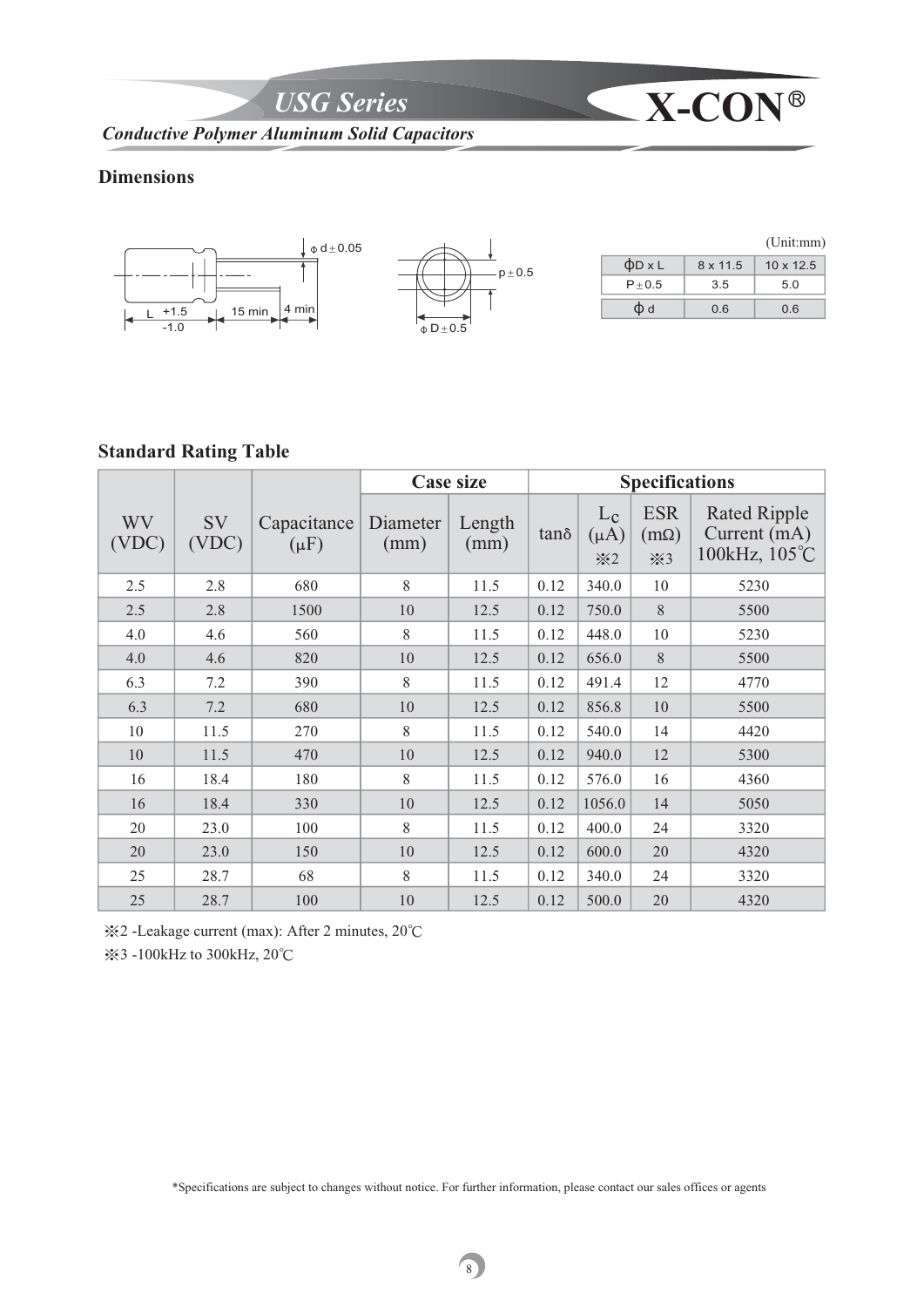

#### **Features**

- ! Higher Ripple Current, Lower ESR Than ULG
- Wide Temperature Range
- $\bullet$  RoHS Compliant

#### **Applications**

• Suitable For DC-DC Converters, Voltage Regulators, Decoupling Applications For Computer Motherboards, etc.

#### **Specifications**



**ULR 2.5V 560 VK**

 $\frac{1}{2}$  -If any doubt arises, measure the current after applying rated voltage for 2 hours at +105 $\degree$ C. (Voltage Treatment)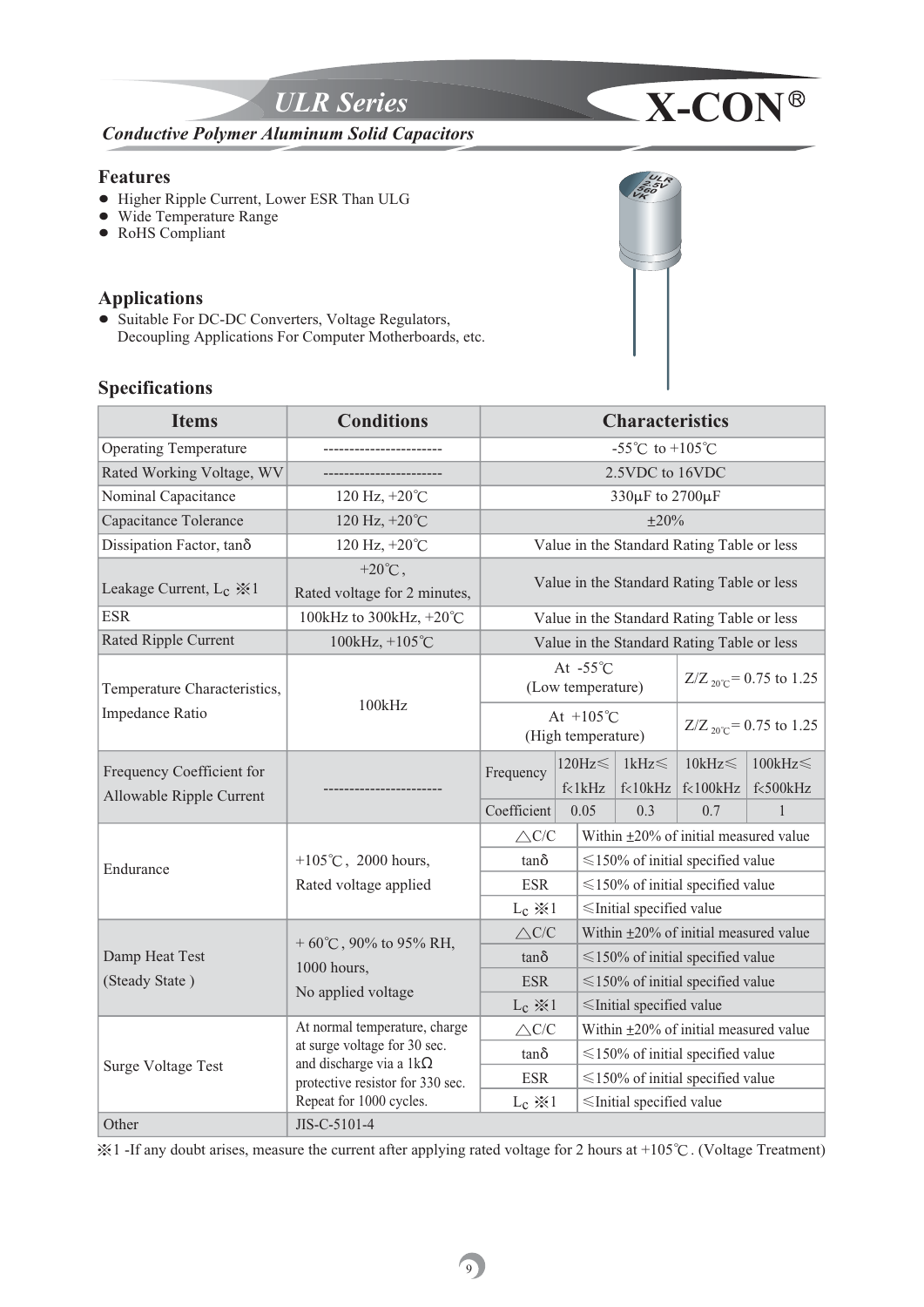**ULR Series X-CON**<sup>®</sup>

*Conductive Polymer Aluminum Solid Capacitors*

## **Dimensions**



# **Standard Rating Table**

|             |             |                          |                  | <b>Case size</b> |      |                                          | <b>Specifications</b>                           |                                                        |
|-------------|-------------|--------------------------|------------------|------------------|------|------------------------------------------|-------------------------------------------------|--------------------------------------------------------|
| WV<br>(VDC) | SV<br>(VDC) | Capacitance<br>$(\mu F)$ | Diameter<br>(mm) | Length<br>(mm)   | tand | $L_c$<br>$(\mu A)$<br>$\divideontimes 2$ | <b>ESR</b><br>$(m\Omega)$<br>$\divideontimes$ 3 | <b>Rated Ripple</b><br>Current $(mA)$<br>100kHz, 105°C |
| 2.5         | 2.8         | 560                      | $8\,$            | 8.0              | 0.10 | 280                                      | $\tau$                                          | 6100                                                   |
| 2.5         | 2.8         | 820                      | 8                | 8.0              | 0.10 | 410                                      | $\overline{7}$                                  | 6100                                                   |
| 2.5         | 2.8         | 820                      | 8                | 11.5             | 0.10 | 410                                      | $\tau$                                          | 6100                                                   |
| 2.5         | 2.8         | 1000                     | 8                | 11.5             | 0.10 | 500                                      | $\overline{7}$                                  | 6100                                                   |
| 2.5         | 2.8         | 2700                     | 10               | 12.5             | 0.10 | 1350                                     | $\,$ 8 $\,$                                     | 5560                                                   |
| 4.0         | 4.6         | 560                      | 8                | 8.0              | 0.10 | 448                                      | $\overline{7}$                                  | 6100                                                   |
| 4.0         | 4.6         | 680                      | 8                | 11.5             | 0.10 | 544                                      | $\overline{7}$                                  | 6100                                                   |
| 4.0         | 4.6         | 1000                     | 10               | 12.5             | 0.10 | 800                                      | 6                                               | 6640                                                   |
| 6.3         | 7.2         | 470                      | 8                | 8.0              | 0.10 | 592                                      | $8\,$                                           | 5700                                                   |
| 6.3         | 7.2         | 820                      | 10               | 12.5             | 0.10 | 1033                                     | $7\phantom{.0}$                                 | 6640                                                   |
| 6.3         | 7.2         | 1500                     | 10               | 12.5             | 0.10 | 1890                                     | 10                                              | 5560                                                   |
| 10          | 11.5        | 390                      | 8                | 11.5             | 0.10 | 780                                      | 9                                               | 5650                                                   |
| 10          | 11.5        | 680                      | 10               | 12.5             | 0.10 | 1360                                     | $\tau$                                          | 6100                                                   |
| 16          | 18.4        | 330                      | 10               | 12.5             | 0.10 | 1056                                     | 10                                              | 6100                                                   |

Ɂ2 -Leakage current (max): After 2 minutes, 20ʚ

<del>⊗3</del> -100kHz to 300kHz, 20℃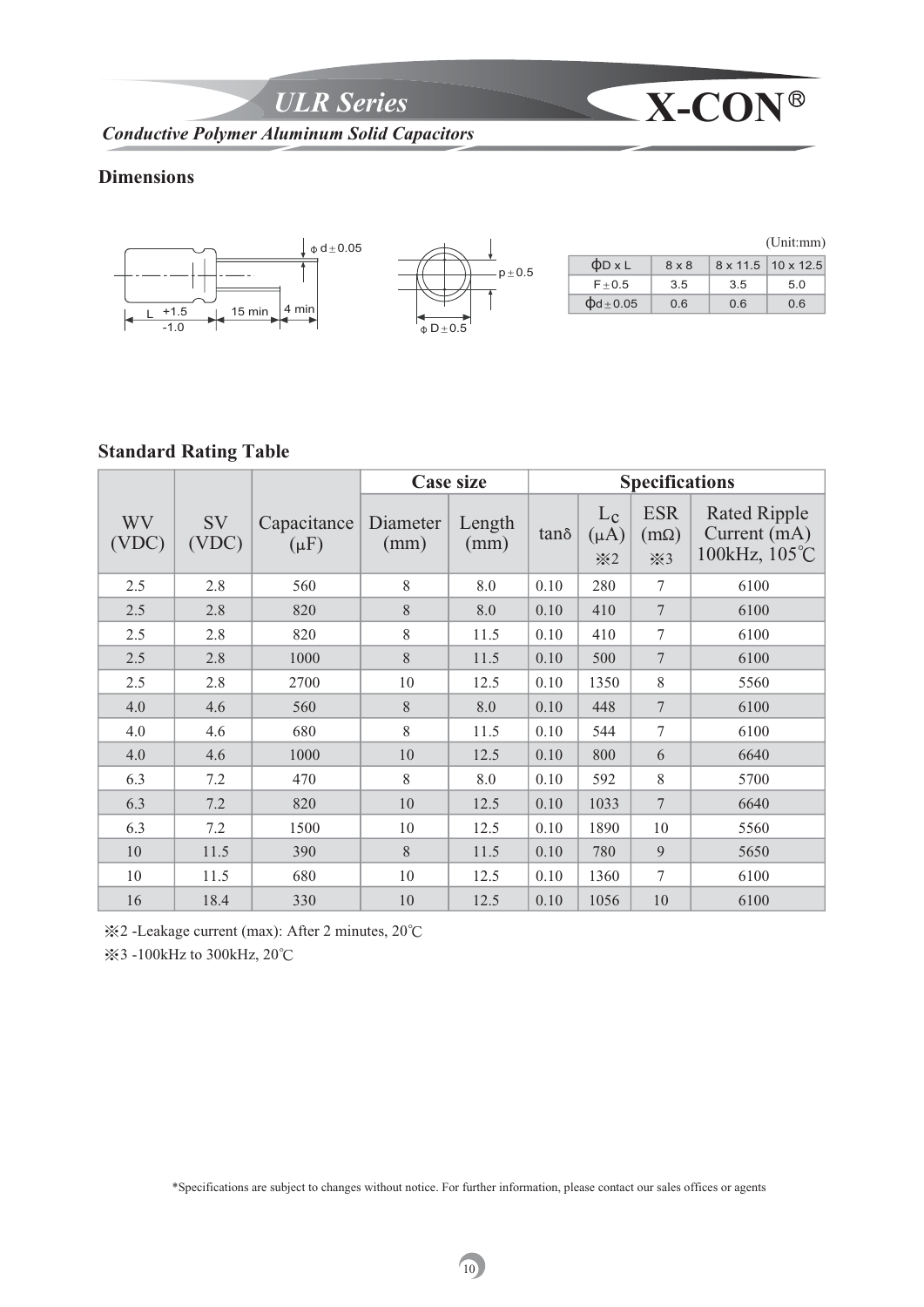

#### **Features**

- High Ripple Current, Super Low ESR
- Wide Temperature Range
- RoHS Compliant

# **Applications**

 $\bullet$  Suitable For DC-DC Converters, Voltage Regulators, Decoupling Applications For Computer Motherboards, etc.

## **Specifications**

| <b>Items</b>                                          | <b>Conditions</b>                                              | <b>Characteristics</b>                     |                                         |                                             |                                             |                           |  |
|-------------------------------------------------------|----------------------------------------------------------------|--------------------------------------------|-----------------------------------------|---------------------------------------------|---------------------------------------------|---------------------------|--|
| <b>Operating Temperature</b>                          |                                                                |                                            |                                         | -55°C to +105°C                             |                                             |                           |  |
| Rated Working Voltage, WV                             |                                                                |                                            |                                         | 2.5VDC to 16VDC                             |                                             |                           |  |
| Nominal Capacitance                                   | 120 Hz, $+20^{\circ}$ C                                        |                                            |                                         | 330µF to 2700µF                             |                                             |                           |  |
| Capacitance Tolerance                                 | 120 Hz, +20°C                                                  |                                            |                                         | $\pm 20\%$                                  |                                             |                           |  |
| Dissipation Factor, tanos                             | 120 Hz, +20°C                                                  |                                            |                                         |                                             | Value in the Standard Rating Table or less  |                           |  |
| Leakage Current, L <sub>c</sub> $\frac{1}{2}$ 1       | $+20^{\circ}$ C,<br>Rated voltage for 2 minutes,               | Value in the Standard Rating Table or less |                                         |                                             |                                             |                           |  |
| <b>ESR</b>                                            | 100kHz to 300kHz, +20°C                                        | Value in the Standard Rating Table or less |                                         |                                             |                                             |                           |  |
| Rated Ripple Current                                  | 100kHz, +105°C                                                 |                                            |                                         |                                             | Value in the Standard Rating Table or less  |                           |  |
| Temperature Characteristics,                          | 100kHz                                                         |                                            | At $-55^{\circ}$ C<br>(Low temperature) |                                             | $Z/Z_{20^{\circ}C} = 0.75$ to 1.25          |                           |  |
| Impedance Ratio                                       |                                                                | At $+105^{\circ}$ C<br>(High temperature)  |                                         |                                             | $Z/Z_{20\degree C} = 0.75$ to 1.25          |                           |  |
| Frequency Coefficient for<br>Allowable Ripple Current |                                                                | Frequency                                  | $120$ Hz $\leq$<br>f<1kHz               | $1kHz \leq$<br>$f<10$ k $Hz$                | $10kHz \leq$<br>f<100kHz                    | $100kHz \leq$<br>f<500kHz |  |
|                                                       |                                                                | Coefficient                                | 0.05                                    | 0.3                                         | 0.7                                         | 1                         |  |
|                                                       |                                                                | $\triangle$ C/C                            |                                         | Within $\pm 20\%$ of initial measured value |                                             |                           |  |
| Endurance                                             | +105 $°C$ , 2000 hours,                                        | $tan\delta$                                |                                         | $\leq$ 150% of initial specified value      |                                             |                           |  |
|                                                       | Rated voltage applied                                          | <b>ESR</b>                                 |                                         | $\leq$ 150% of initial specified value      |                                             |                           |  |
|                                                       |                                                                | $L_c \gg 1$                                |                                         | ≤Initial specified value                    |                                             |                           |  |
|                                                       | + $60^{\circ}$ C, $90\%$ to $95\%$ RH,                         | $\triangle$ C/C                            |                                         |                                             | Within $\pm 20\%$ of initial measured value |                           |  |
| Damp Heat Test                                        | 1000 hours,                                                    | tano                                       |                                         | $\leq$ 150% of initial specified value      |                                             |                           |  |
| (Steady State)                                        | No applied voltage                                             | <b>ESR</b>                                 |                                         | $\leq$ 150% of initial specified value      |                                             |                           |  |
|                                                       |                                                                | $L_c \gg 1$                                |                                         | ≤Initial specified value                    |                                             |                           |  |
|                                                       | At normal temperature, charge                                  | $\triangle$ C/C                            |                                         |                                             | Within $\pm 20\%$ of initial measured value |                           |  |
| <b>Surge Voltage Test</b>                             | at surge voltage for 30 sec.<br>and discharge via a $1k\Omega$ | tano                                       |                                         |                                             | $\leq$ 150% of initial specified value      |                           |  |
|                                                       | protective resistor for 330 sec.                               | <b>ESR</b>                                 |                                         |                                             | $\leq$ 150% of initial specified value      |                           |  |
|                                                       | Repeat for 1000 cycles.                                        | $L_c \gg 1$                                |                                         | ≤Initial specified value                    |                                             |                           |  |
| Other                                                 | JIS-C-5101-4                                                   |                                            |                                         |                                             |                                             |                           |  |

Ɂ1 -If any doubt arises, measure the current after applying rated voltage for 2 hours at +105ʚ. (Voltage Treatment)

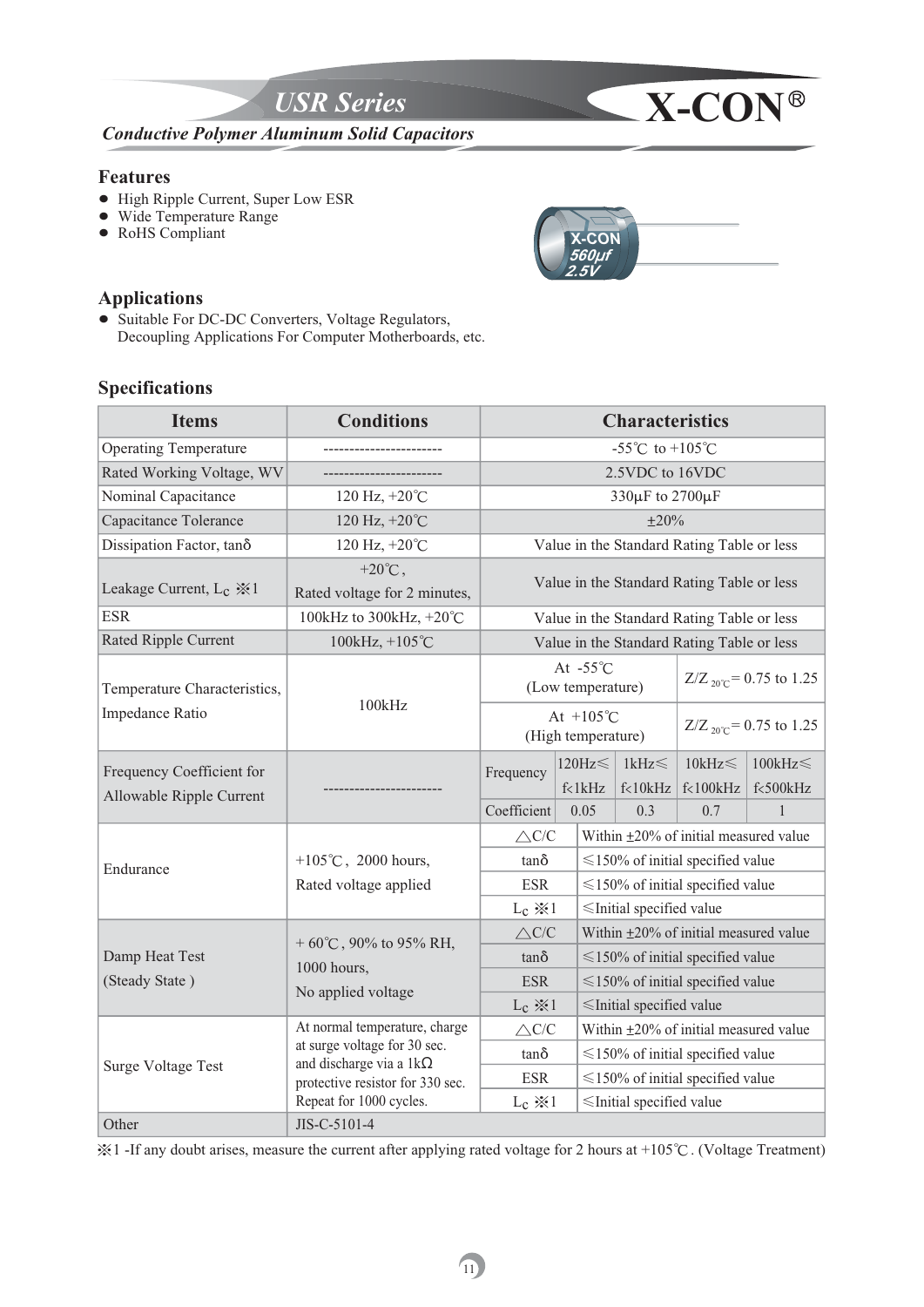**USR Series X-CON**<sup>®</sup>

*Conductive Polymer Aluminum Solid Capacitors*

## **Dimensions**



#### **Standard Rating Table**

|             |             |                          |                  | <b>Case size</b> | <b>Specifications</b> |                                                |                                                 |                                                      |
|-------------|-------------|--------------------------|------------------|------------------|-----------------------|------------------------------------------------|-------------------------------------------------|------------------------------------------------------|
| WV<br>(VDC) | SV<br>(VDC) | Capacitance<br>$(\mu F)$ | Diameter<br>(mm) | Length<br>(mm)   | tand                  | $L_{\rm c}$<br>$(\mu A)$<br>$\divideontimes 2$ | <b>ESR</b><br>$(m\Omega)$<br>$\divideontimes$ 3 | <b>Rated Ripple</b><br>Current (mA)<br>100kHz, 105°C |
| 2.5         | 2.8         | 560                      | 8                | 8.0              | 0.10                  | 280                                            | $\tau$                                          | 6100                                                 |
| 2.5         | 2.8         | 820                      | $8\,$            | 8.0              | 0.10                  | 410                                            | $\boldsymbol{7}$                                | 6100                                                 |
| 2.5         | 2.8         | 820                      | 8                | 11.5             | 0.10                  | 410                                            | $\tau$                                          | 6100                                                 |
| 2.5         | 2.8         | 1000                     | 8                | 11.5             | 0.10                  | 500                                            | $\overline{7}$                                  | 6100                                                 |
| 2.5         | 2.8         | 2700                     | 10               | 12.5             | 0.10                  | 1350                                           | $\,$ 8 $\,$                                     | 5560                                                 |
| 4.0         | 4.6         | 560                      | 8                | 8.0              | 0.10                  | 448                                            | $\overline{7}$                                  | 6100                                                 |
| 4.0         | 4.6         | 680                      | 8                | 11.5             | 0.10                  | 544                                            | $\tau$                                          | 6100                                                 |
| 4.0         | 4.6         | 1000                     | 10               | 12.5             | 0.10                  | 800                                            | 6                                               | 6640                                                 |
| 6.3         | 7.2         | 470                      | 8                | 8.0              | 0.10                  | 592                                            | $8\,$                                           | 5700                                                 |
| 6.3         | 7.2         | 820                      | 10               | 12.5             | 0.10                  | 1033                                           | $\overline{7}$                                  | 6640                                                 |
| 6.3         | 7.2         | 1500                     | 10               | 12.5             | 0.10                  | 1890                                           | 10                                              | 5560                                                 |
| 10          | 11.5        | 390                      | 8                | 11.5             | 0.10                  | 780                                            | 9                                               | 5650                                                 |
| 10          | 11.5        | 680                      | 10               | 12.5             | 0.10                  | 1360                                           | $\tau$                                          | 6100                                                 |
| 16          | 18.4        | 330                      | $10\,$           | 12.5             | 0.10                  | 1056                                           | 10                                              | 6100                                                 |

Ɂ2 -Leakage current (max): After 2 minutes, 20ʚ

<del>⊗3</del> -100kHz to 300kHz, 20℃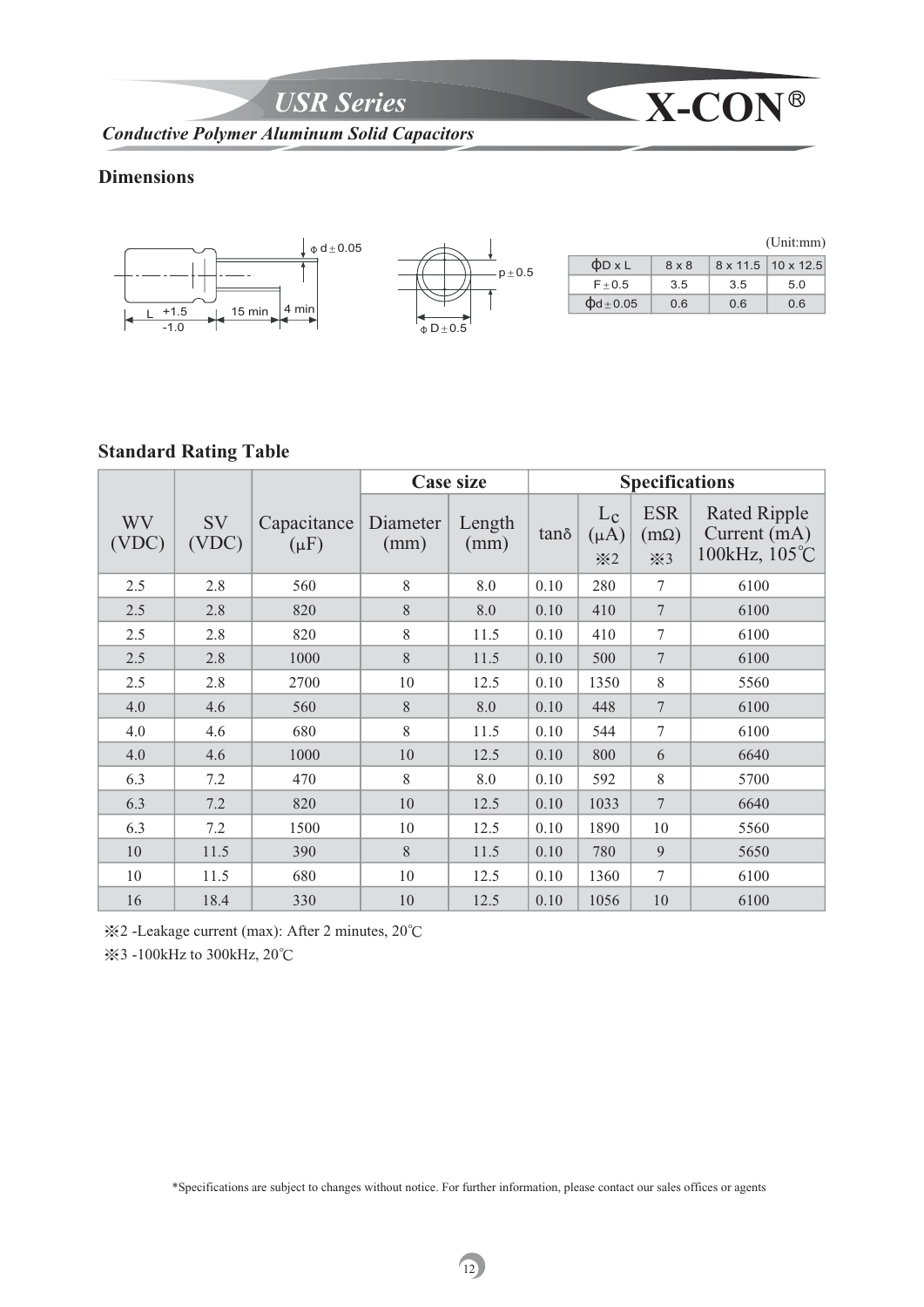

#### **Features**

- Standard SMD Type Product
- Support Lead Free Reflow
- RoHS Compliant

#### **Applications**

• Use For DC-DC converters, Voltage Regulators And Decoupling Applications, Computer Motherboards, etc.

## **Specifications**

| <b>Items</b>                                          | <b>Conditions</b>                                | <b>Characteristics</b>                     |                                         |                                        |                                            |                           |  |
|-------------------------------------------------------|--------------------------------------------------|--------------------------------------------|-----------------------------------------|----------------------------------------|--------------------------------------------|---------------------------|--|
| <b>Operating Temperature</b>                          |                                                  |                                            |                                         | -55°C to +105°C                        |                                            |                           |  |
| Rated Working Voltage, WV                             |                                                  |                                            |                                         | 2.5VDC to 20VDC                        |                                            |                           |  |
| Surge Voltage, SV                                     | Normal temperature                               |                                            |                                         | $SV = WV x 1.15 VDC$                   |                                            |                           |  |
| Nominal Capacitance                                   | 120 Hz, +20°C                                    |                                            |                                         | 100 $\mu$ F to 1500 $\mu$ F            |                                            |                           |  |
| Capacitance Tolerance                                 | 120 Hz, +20°C                                    |                                            |                                         | $\pm 20\%$                             |                                            |                           |  |
| Dissipation Factor, tanô                              | 120 Hz, +20°C                                    |                                            |                                         |                                        | Value in the Standard Rating Table or less |                           |  |
| Leakage Current, L <sub>c</sub> $\frac{1}{2}$ 1       | $+20^{\circ}$ C,<br>Rated voltage for 2 minutes, | Value in the Standard Rating Table or less |                                         |                                        |                                            |                           |  |
| <b>ESR</b>                                            | 100kHz to 300kHz, +20°C                          | Value in the Standard Rating Table or less |                                         |                                        |                                            |                           |  |
| Rated Ripple Current                                  | 100kHz, +105°C                                   |                                            |                                         |                                        | Value in the Standard Rating Table or less |                           |  |
| Temperature Characteristics,                          | 100kHz                                           |                                            | At $-55^{\circ}$ C<br>(Low temperature) |                                        | $Z/Z_{20^{\circ}C} = 0.75$ to 1.25         |                           |  |
| Impedance Ratio                                       |                                                  | At $+105^{\circ}$ C<br>(High temperature)  |                                         |                                        | $Z/Z_{20^{\circ}C} = 0.75$ to 1.25         |                           |  |
| Frequency Coefficient for<br>Allowable Ripple Current | -----------------                                | Frequency                                  | $120Hz \leq$<br>f<1kHz                  | $1kHz\leq$<br>$f<10$ kHz               | $10kHz \leq$<br>$f<100$ k $Hz$             | $100kHz \leq$<br>f<500kHz |  |
|                                                       |                                                  | Coefficient                                | 0.05                                    | 0.3                                    | 0.7                                        | 1                         |  |
|                                                       |                                                  | $\triangle$ C/C                            |                                         | Within ±20% of initial measured value  |                                            |                           |  |
| Endurance                                             | +105 $\degree$ C, 2000 hours,                    | $tan\delta$                                |                                         | $\leq$ 150% of initial specified value |                                            |                           |  |
|                                                       | Rated voltage applied                            | <b>ESR</b>                                 |                                         | $\leq$ 150% of initial specified value |                                            |                           |  |
|                                                       |                                                  | $L_c \gg 1$                                |                                         | $\leq$ Initial specified value         |                                            |                           |  |
|                                                       | + $60^{\circ}$ C, $90\%$ to $95\%$ RH,           | $\triangle C/C$                            |                                         | Within ±20% of initial measured value  |                                            |                           |  |
| Damp Heat Test                                        | 1000 hours.                                      | $tan\delta$                                |                                         |                                        | $\leq$ 150% of initial specified value     |                           |  |
| (Steady State)                                        | No applied voltage                               | <b>ESR</b>                                 |                                         |                                        | $\leq$ 150% of initial specified value     |                           |  |
|                                                       |                                                  | $L_c \gg 1$                                |                                         | $\leq$ Initial specified value         |                                            |                           |  |
|                                                       |                                                  | $\triangle$ C/C                            |                                         | Within ±20% of initial measured value  |                                            |                           |  |
| Resistance to Soldering Heat                          | 230°℃, 75 sec.                                   | $tan\delta$                                |                                         | $\leq$ 150% of initial specified value |                                            |                           |  |
| $\divideontimes$ 2                                    |                                                  | <b>ESR</b>                                 |                                         |                                        | $\leq$ 150% of initial specified value     |                           |  |
|                                                       |                                                  | $L_c \gg 1$                                |                                         | ≤Initial specified value               |                                            |                           |  |
| Other                                                 | JIS-C-5101-18                                    |                                            |                                         |                                        |                                            |                           |  |

Ɂ1 -If any doubt arises, measure the current after applying rated voltage for 2 hours at +105ʚ. (Voltage Treatment) Ɂ2 -Refer to Page 19 for the details of reflow soldering conditions.



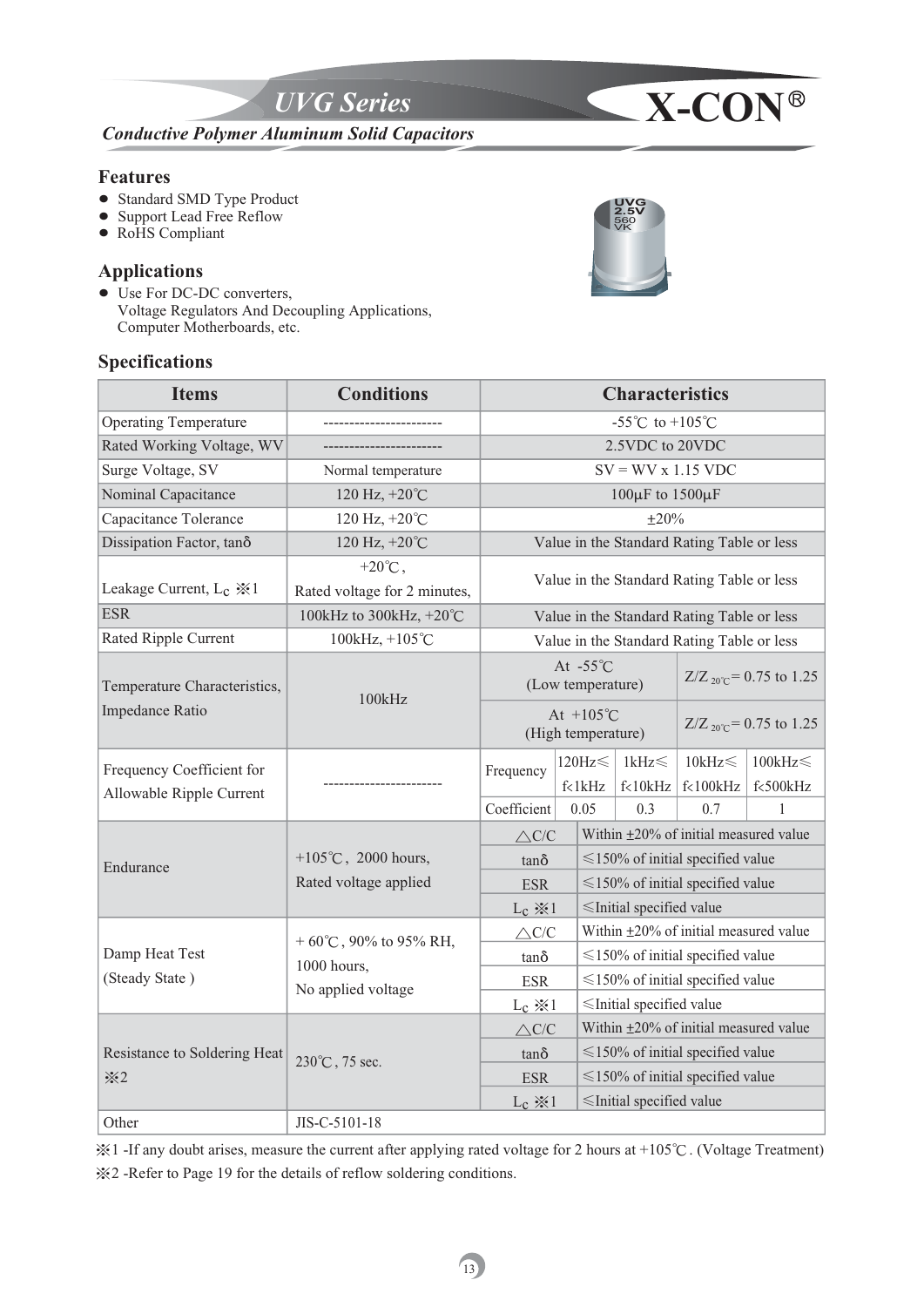*UVG Series* **X-CON** *Conductive Polymer Aluminum Solid Capacitors*

#### **Dimensions**





a b  $\circ$ 

Recommended land pattern dimension of PWB

(Unit:mm)

| $\Phi D \times L$ | $8.0 \times 10.2$ 8.0 x 12 10 x 12.5 |             |             |
|-------------------|--------------------------------------|-------------|-------------|
| $W + 0.2$         | 8.3                                  | 8.3         | 10.3        |
| $H + 0.2$         | 8.3                                  | 8.3         | 10.3        |
| $C + 0.2$         | 9.0                                  | 9.0         | 11.0        |
| R                 | $0.8 - 1.1$                          | $0.8 - 1.1$ | $0.8 - 1.1$ |
| $P + 0.2$         | 3.2                                  | 3.2         | 4.6         |
| a                 | 2.8                                  | 2.8         | 4.3         |
| b                 | 11.1                                 | 11.1        | 13.1        |
| C                 | 1.9                                  | 1.9         | 1.9         |

## **Standard Rating Table**

|             |                    |                          | <b>Case size</b> |                | <b>Specifications</b> |                                                |                                             |                                                      |
|-------------|--------------------|--------------------------|------------------|----------------|-----------------------|------------------------------------------------|---------------------------------------------|------------------------------------------------------|
| WV<br>(VDC) | <b>SV</b><br>(VDC) | Capacitance<br>$(\mu F)$ | Diameter<br>(mm) | Length<br>(mm) | tano                  | $L_{\rm c}$<br>$(\mu A)$<br>$\divideontimes$ 3 | <b>ESR</b><br>$(m\Omega)$<br>$\frac{1}{2}4$ | <b>Rated Ripple</b><br>Current (mA)<br>100kHz, 105°C |
| 2.5         | 2.8                | 560                      | 8                | 10.2           | 0.15                  | 280                                            | 15                                          | 4210                                                 |
| 2.5         | 2.8                | 680                      | 8.0              | 12.0           | 0.15                  | 340                                            | 13                                          | 4520                                                 |
| 2.5         | 2.8                | 1500                     | 10.0             | 12.5           | 0.18                  | 750                                            | 12                                          | 5440                                                 |
| 4.0         | 4.6                | 560                      | 8.0              | 12.0           | 0.15                  | 448                                            | 13                                          | 4520                                                 |
| 4.0         | 4.6                | 1200                     | 10.0             | 12.5           | 0.18                  | 960                                            | 12                                          | 5440                                                 |
| 6.3         | 7.2                | 470                      | 8.0              | 12.0           | 0.15                  | 592                                            | 15                                          | 4210                                                 |
| 6.3         | 7.2                | 820                      | 10.0             | 12.5           | 0.15                  | 775                                            | 12                                          | 5440                                                 |
| 10.0        | 11.5               | 330                      | 8.0              | 12.0           | 0.15                  | 660                                            | 17                                          | 3950                                                 |
| 10.0        | 11.5               | 560                      | 10.0             | 12.5           | 0.15                  | 840                                            | 13                                          | 5230                                                 |
| 16.0        | 18.4               | 180                      | 8.0              | 12.0           | 0.15                  | 576                                            | 20                                          | 3640                                                 |
| 16.0        | 18.4               | 330                      | 10.0             | 12.5           | 0.15                  | 792                                            | 16                                          | 4720                                                 |
| 20.0        | 23.0               | 100                      | 8.0              | 12.0           | 0.15                  | 400                                            | 24                                          | 3320                                                 |
| 20.0        | 23.0               | 150                      | 10.0             | 12.5           | 0.15                  | 600                                            | 20                                          | 4320                                                 |

Ɂ3 -Leakage current (max): After 2 minutes, 20ʚ

<del></del><del>≱</del>4 -100kHz to 300kHz, 20℃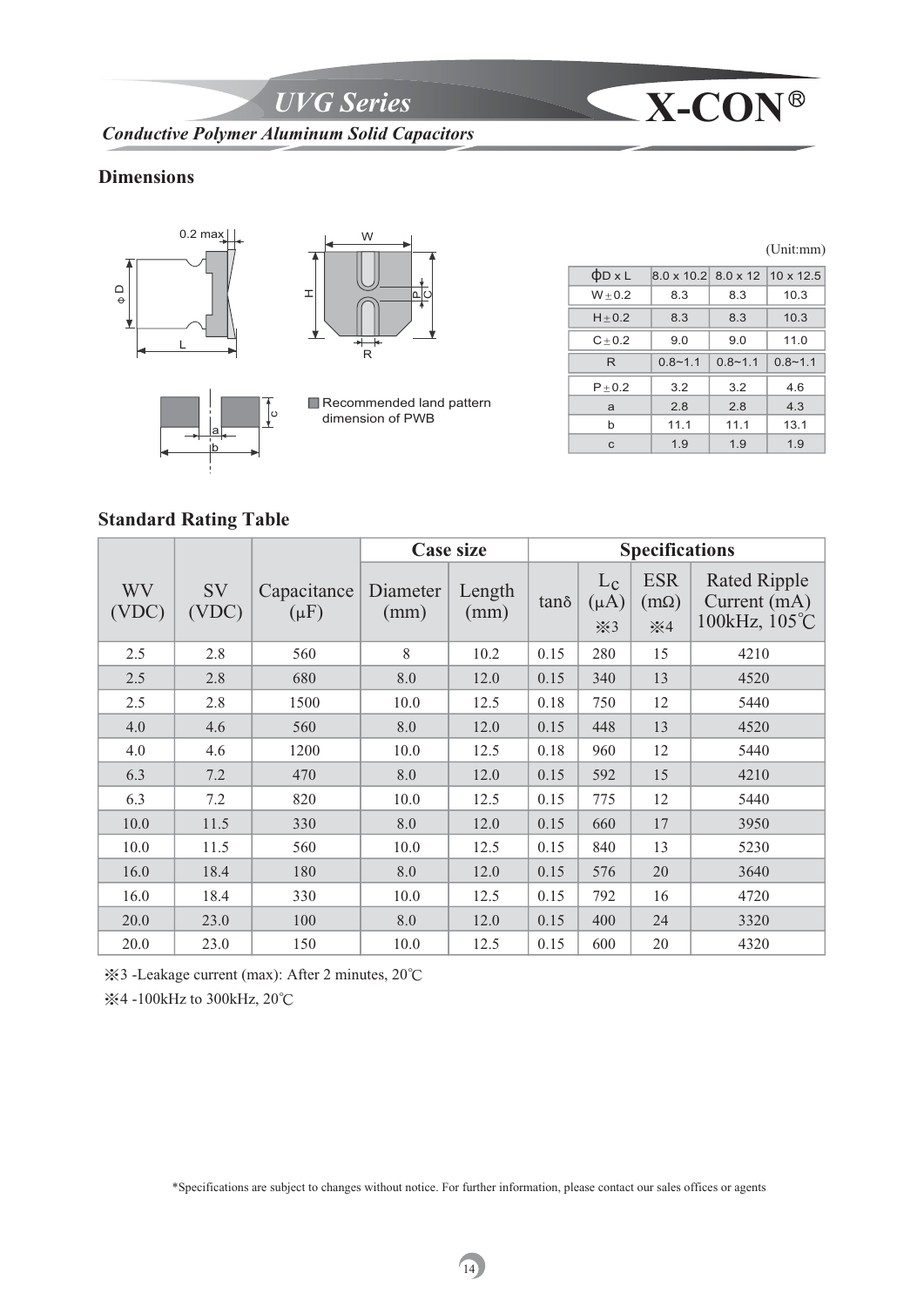

#### **Features**

- ! Surface Mounted Type Product With Large Capacitance And Low ESR.
- Support Lead Free Reflow
- RoHS Compliant

#### **Applications**

 $\bullet$  Use for DC-DC Converters, Voltage Regulators, Decoupling Application For Computer Motherboard And High End Graphic Card, etc.

## **Specifications**

| <b>Items</b>                 | <b>Conditions</b>                                |                                            |                                           | <b>Characteristics</b>                      |                                            |                                    |  |  |
|------------------------------|--------------------------------------------------|--------------------------------------------|-------------------------------------------|---------------------------------------------|--------------------------------------------|------------------------------------|--|--|
| <b>Operating Temperature</b> |                                                  |                                            |                                           | -55°C to +105°C                             |                                            |                                    |  |  |
| Rated Working Voltage, WV    |                                                  |                                            |                                           | 2.5VDC to 20VDC                             |                                            |                                    |  |  |
| Surge Voltage, SV            | Normal temperature                               |                                            |                                           | $SV = WV x 1.15 VDC$                        |                                            |                                    |  |  |
| Nominal Capacitance          | 120 Hz, +20°C                                    |                                            |                                           | $100\mu$ F to $1500\mu$ F                   |                                            |                                    |  |  |
| Capacitance Tolerance        | 120 Hz, +20°C                                    |                                            |                                           | $\pm 20\%$                                  |                                            |                                    |  |  |
| Dissipation Factor, tano     | 120 Hz, +20°C                                    | Value in the Standard Rating Table or less |                                           |                                             |                                            |                                    |  |  |
| Leakage Current, $L_c \gg 1$ | $+20^{\circ}$ C,<br>Rated voltage for 2 minutes, | Value in the Standard Rating Table or less |                                           |                                             |                                            |                                    |  |  |
| <b>ESR</b>                   | 100kHz to 300kHz, +20°C                          | Value in the Standard Rating Table or less |                                           |                                             |                                            |                                    |  |  |
| Rated Ripple Current         | 100kHz, +105°C                                   |                                            |                                           |                                             | Value in the Standard Rating Table or less |                                    |  |  |
| Temperature Characteristics, | 100kHz                                           |                                            | At $-55^{\circ}$ C<br>(Low temperature)   |                                             |                                            | $Z/Z_{20^{\circ}C} = 0.75$ to 1.25 |  |  |
| Impedance Ratio              |                                                  |                                            | At $+105^{\circ}$ C<br>(High temperature) |                                             |                                            | $Z/Z_{20^{\circ}C} = 0.75$ to 1.25 |  |  |
| Frequency Coefficient for    |                                                  | Frequency                                  | 120Hz $\leq$                              | $1kHz \leq$                                 | $10kHz \leq$                               | $100{\rm kHz}$                     |  |  |
| Allowable Ripple Current     |                                                  |                                            | f<1kHz                                    | $f<10$ k $Hz$                               | $f<100$ kHz                                | $f<500kHz$                         |  |  |
|                              |                                                  | Coefficient                                | 0.05                                      | 0.3                                         | 0.7                                        | 1                                  |  |  |
|                              |                                                  | $\triangle$ C/C                            |                                           | Within $\pm 20\%$ of initial measured value |                                            |                                    |  |  |
| Endurance                    | +105 $°C$ , 2000 hours,                          | $tan\delta$                                |                                           | $\leq$ 150% of initial specified value      |                                            |                                    |  |  |
|                              | Rated voltage applied                            | <b>ESR</b>                                 |                                           | $\leq$ 150% of initial specified value      |                                            |                                    |  |  |
|                              |                                                  | $L_c \gg 1$                                |                                           | ≤Initial specified value                    |                                            |                                    |  |  |
|                              | + 60°C, 90% to 95% RH,                           | $\triangle$ C/C                            |                                           |                                             | Within ±20% of initial measured value      |                                    |  |  |
| Damp Heat Test               | 1000 hours,                                      | $tan\delta$                                |                                           |                                             | $\leq$ 150% of initial specified value     |                                    |  |  |
| (Steady State)               | No applied voltage                               | <b>ESR</b>                                 |                                           |                                             | $\leq$ 150% of initial specified value     |                                    |  |  |
|                              |                                                  | $L_c \gg 1$                                |                                           | ≤Initial specified value                    |                                            |                                    |  |  |
|                              |                                                  | $\triangle$ C/C                            |                                           | Within ±20% of initial measured value       |                                            |                                    |  |  |
| Resistance to Soldering Heat | 230°C, 75 sec.                                   | $tan\delta$                                |                                           |                                             | $\leq$ 150% of initial specified value     |                                    |  |  |
| $\geqslant 2$                |                                                  | <b>ESR</b>                                 |                                           |                                             | $\leq$ 150% of initial specified value     |                                    |  |  |
|                              |                                                  | $L_c \gg 1$                                |                                           | ≤Initial specified value                    |                                            |                                    |  |  |
| Other                        | JIS-C-5101-18                                    |                                            |                                           |                                             |                                            |                                    |  |  |

Ɂ1 -If any doubt arises, measure the current after applying rated voltage for 2 hours at +105ʚ. (Voltage Treatment) Ɂ2 -Refer to Page 19 for the details of reflow soldering conditions.

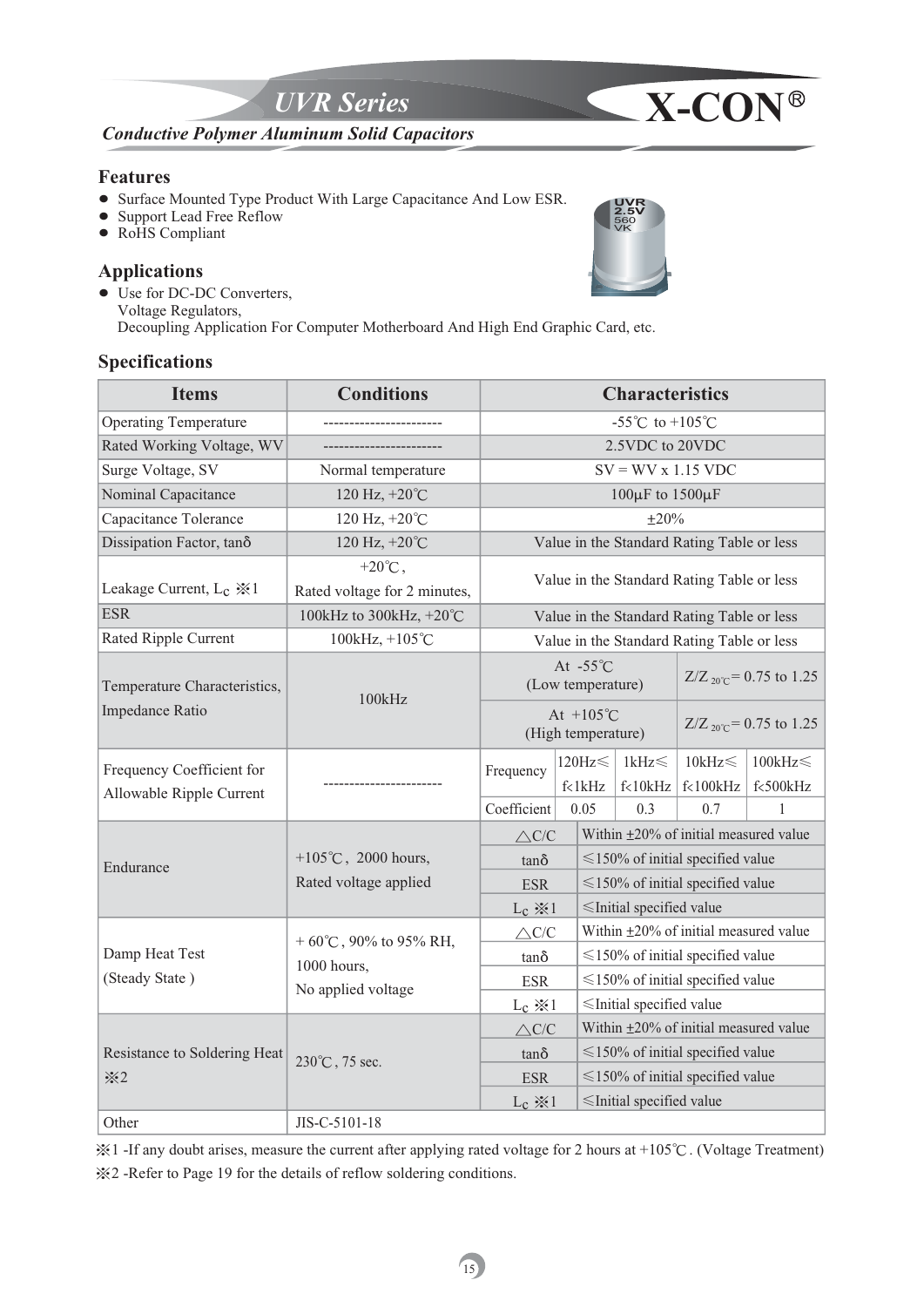*UVR Series* **X-CON** *Conductive Polymer Aluminum Solid Capacitors*

## **Dimensions**





a b  $\circ$ 

Recommended land pattern dimension of PWB

|                   |                                             |             | (Unit:mm)   |
|-------------------|---------------------------------------------|-------------|-------------|
| $\Phi D \times L$ | $8.0 \times 10.2$ $8.0 \times 12$ 10 x 12.5 |             |             |
| $W + 0.2$         | 8.3                                         | 8.3         | 10.3        |
| $H + 0.2$         | 8.3                                         | 8.3         | 10.3        |
| $C + 0.2$         | 9.0                                         | 9.0         | 11.0        |
| R                 | $0.8 - 1.1$                                 | $0.8 - 1.1$ | $0.8 - 1.1$ |
| $P + 0.2$         | 3.2                                         | 3.2         | 4.6         |
| a                 | 2.8                                         | 2.8         | 4.3         |
| b                 | 11.1                                        | 11.1        | 13.1        |
| $\mathbf{C}$      | 1.9                                         | 1.9         | 1.9         |

# **Standard Rating Table**

|             |                    |                          | <b>Case size</b> |                |      | <b>Specifications</b>                          |                                             |                                                      |
|-------------|--------------------|--------------------------|------------------|----------------|------|------------------------------------------------|---------------------------------------------|------------------------------------------------------|
| WV<br>(VDC) | <b>SV</b><br>(VDC) | Capacitance<br>$(\mu F)$ | Diameter<br>(mm) | Length<br>(mm) | tano | $L_{\rm c}$<br>$(\mu A)$<br>$\divideontimes$ 3 | <b>ESR</b><br>$(m\Omega)$<br>$\frac{1}{2}4$ | <b>Rated Ripple</b><br>Current (mA)<br>100kHz, 105°C |
| 2.5         | 2.8                | 560                      | 8                | 10.2           | 0.12 | 280                                            | 12                                          | 4680                                                 |
| 2.5         | 2.8                | 680                      | 8.0              | 12.0           | 0.12 | 340                                            | 10                                          | 5020                                                 |
| 2.5         | 2.8                | 1500                     | 10.0             | 12.5           | 0.12 | 750                                            | 10                                          | 6040                                                 |
| 4.0         | 4.6                | 560                      | 8.0              | 12.0           | 0.12 | 448                                            | 10                                          | 5020                                                 |
| 4.0         | 4.6                | 1200                     | 10.0             | 12.5           | 0.12 | 960                                            | 10                                          | 6040                                                 |
| 6.3         | 7.2                | 470                      | 8.0              | 12.0           | 0.12 | 592                                            | 12                                          | 4780                                                 |
| 6.3         | 7.2                | 820                      | 10.0             | 12.5           | 0.12 | 1033                                           | 10                                          | 6040                                                 |
| 10.0        | 11.5               | 330                      | 8.0              | 12.0           | 0.12 | 660                                            | 14                                          | 4390                                                 |
| 10.0        | 11.5               | 560                      | 10.0             | 12.5           | 0.12 | 1120                                           | 11                                          | 5810                                                 |
| 16.0        | 18.4               | 180                      | 8.0              | 12.0           | 0.12 | 576                                            | 16                                          | 4040                                                 |
| 16.0        | 18.4               | 330                      | 10.0             | 12.5           | 0.12 | 1056                                           | 13                                          | 5240                                                 |
| 20.0        | 23.0               | 100                      | 8.0              | 12.0           | 0.12 | 400                                            | 19                                          | 3690                                                 |
| 20.0        | 23.0               | 150                      | 10.0             | 12.5           | 0.12 | 600                                            | 16                                          | 4800                                                 |

Ɂ3 -Leakage current (max): After 2 minutes, 20ʚ

**※4-100kHz** to 300kHz, 20℃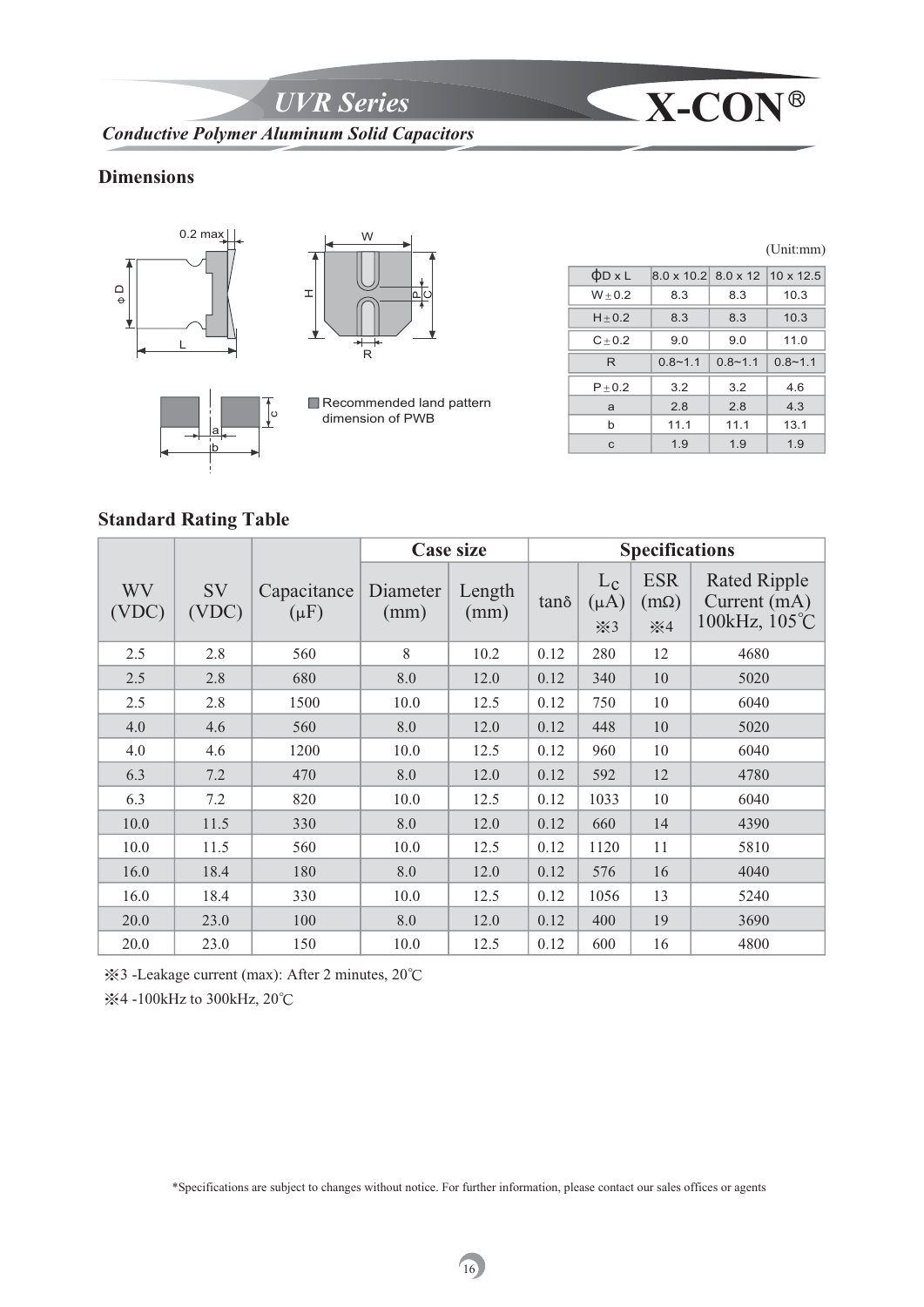*Application Guideline* **X-CON**

#### *Conductive Polymer Aluminum Solid Capacitors*

#### **X-CON should be used in compliance with the following guidelines.**

#### **1. Circuit Design**

1.1 Prohibited Circuits

Do not use the capacitors in the following circuits.

- 1) Time constant circuits
- 2) Coupling circuits
- 3) Circuits which are greatly affected by leakage current
- 4) High impedance voltage retention circuits.

1.2 Voltage Applied

 The applied voltage is equal to the voltage value including the peak value of the transitional instantaneous voltage and that of ripple voltage, not just steady line voltage.

- 1) Do not apply over-rated voltage or reverse voltage as it may lead to the increase in leakage current and short circuit
- 2) When DC voltage is low, a negative ripple voltage peak value must not become a reverse voltage that exceeds 10% of the rated voltage.
- 1.3 Restriction on Sudden Charge or Discharge

 Sudden charge and discharge may result in short circuits or larger leakage current. Therefore, protection circuits are suggested to build in when one of the following conditions are anticipated.

- 1) The rush current exceeding 10A
- 2) The rush current exceeding 10 times of rated ripple current of X-CON.

A protection resistor ( $1K\Omega$ ) must be inserted to the circuit during the charge and discharge when measuring the leakage current.

1.4 Ripple current

 Use the capacitors within the rated ripple current. When excessive ripple current is applied to the capacitor, it may causes the increase in leakage current and short circuits due to self- heating.

1.5 Leakage Current

 There is a risk of leakage current increasing even if the following usage environments are within the suggested range. Owing to the self-correction mechanism, the leakage current returns to a small vaule in most cases after the application of voltage

- 1) After soldering or re-flow
- 2) High temperature under no loading
- 3) High temperature / High humidity under no loading
- 4) Sudden temperature changes

#### 1.6 Capacitor Insulation

 1) Insulation of the marked sleeve is not guaranteed. Be aware that the space between the case and the negative electrode terminal is not insulated and has some resistance.

- 2) Completely separate the case, negative lead terminal, positive lead terminal and PCB patterns with each other.
- 1.7 Precautions for using capacitors
	- X-CON capacitors should not be used in the following environments.
	- 1) Direct contact with salt water or oil can directly fall on it.
	- 2) Exposed to direct sunlight.
	- 3) High temperature owing to heat generating components around the X-CON and on the underside of the PCB
	- 4) High Humidity where condensation can form on the surface of the capacitor.
	- 5) Direct contact with chemically active gases.
	- 6) Acid or alkaline environments.
	- 7) High-frequency induction.
	- 8) Excessive vibration and shock.

17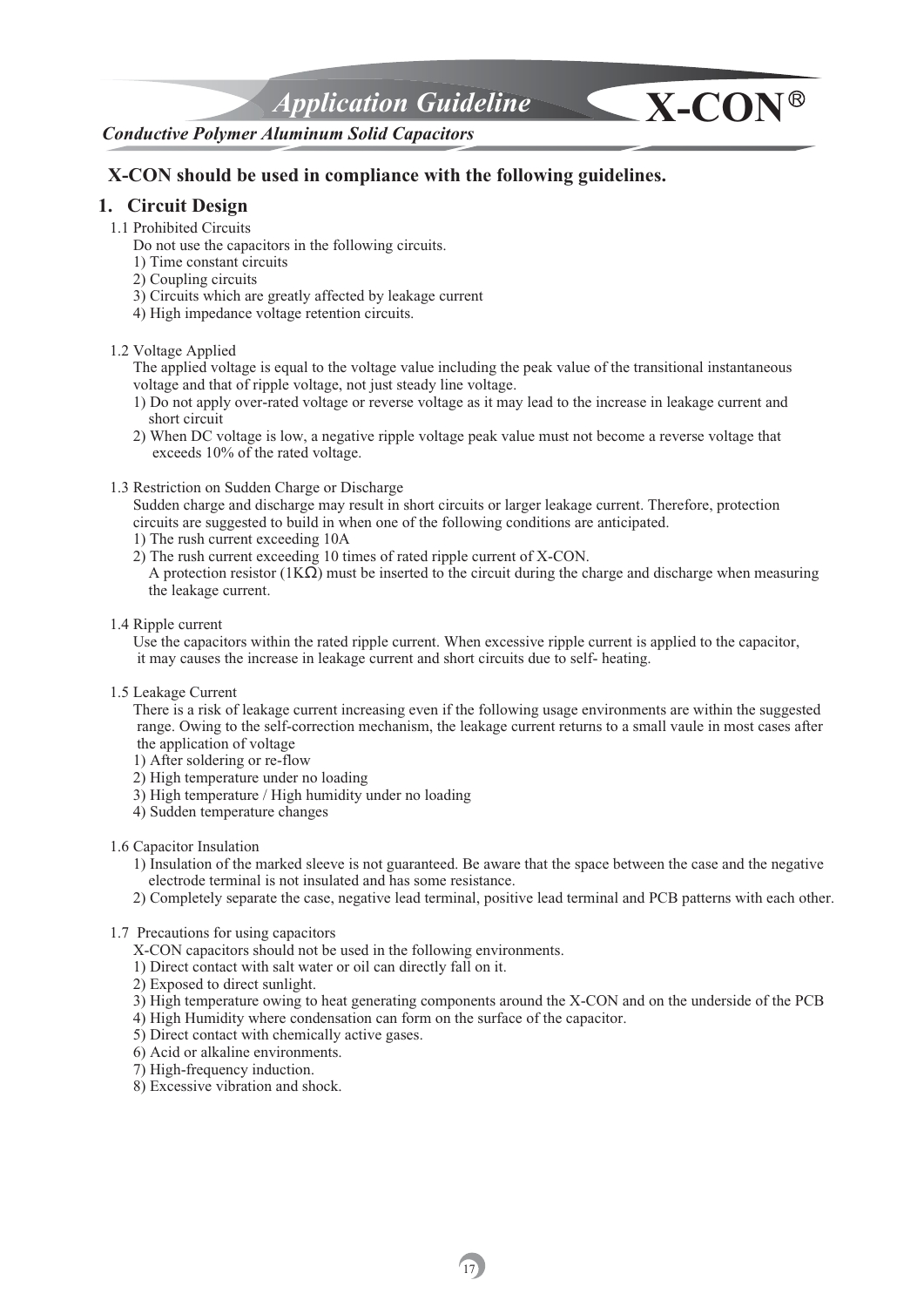

# **2. Mounting Precautions**

| <b>Phases</b> | Things to be noted                     |                                                                   | <b>Disposition</b>                                                  |                    |               |  |  |
|---------------|----------------------------------------|-------------------------------------------------------------------|---------------------------------------------------------------------|--------------------|---------------|--|--|
|               | 1) Check the marking                   |                                                                   | Don't use products without marked polar, capacitance                |                    |               |  |  |
|               | on the body                            | and rated voltage                                                 |                                                                     |                    |               |  |  |
|               | 2) Check the pitch between lead        |                                                                   | Use X-CON only when the said pitch is matched.                      |                    |               |  |  |
|               | terminal and PCB                       |                                                                   |                                                                     |                    |               |  |  |
| Before        | 3) Find the leakage current increased  |                                                                   | Apply the capacitor with rated voltage in series with               |                    |               |  |  |
| mounting      | after long storage                     |                                                                   | 1K $\Omega$ resistance for 1 hour at the range between 60 and 70°C. |                    |               |  |  |
|               | 4) Drop to the floor                   | Don't use                                                         |                                                                     |                    |               |  |  |
|               | 5) Handling                            |                                                                   | Use X-CON with lead terminal and body not subject to                |                    |               |  |  |
|               |                                        | any stress.                                                       |                                                                     |                    |               |  |  |
|               | 6) Adopt a used X-CON                  | No re-used                                                        |                                                                     |                    |               |  |  |
|               |                                        |                                                                   | Meet the temperature and duration requirements of out-going         |                    |               |  |  |
|               | 1) Soldering with a soldering iron     | specification; Not allow any stress during mounting; Don't let    |                                                                     |                    |               |  |  |
|               |                                        | the tip of the soldering iron touch X-CON.                        |                                                                     |                    |               |  |  |
|               |                                        | Don't submerge X-CON body in melted solder; Meet the              |                                                                     |                    |               |  |  |
| Mounting      |                                        | temperature and duration requirements of out-going                |                                                                     |                    |               |  |  |
|               | 2) Flow soldering (for radial type)    | specification; Not allow the flux to adhere to anywhere except    |                                                                     |                    |               |  |  |
|               |                                        | the lead terminal. The details for flow soldering are as follows: |                                                                     |                    |               |  |  |
|               |                                        |                                                                   | Temperature                                                         | Duration           | Flow times    |  |  |
|               |                                        | Preheating                                                        | $\leq 120^{\circ}$ C (ambient temp.)                                | $\leq 120$ sec.    | $\mathbf{1}$  |  |  |
|               |                                        | Soldering conditions                                              | $≤$ (260+5)°C                                                       | $\leq (10+1)$ sec. | $\leqslant$ 2 |  |  |
|               | 3) Reflow soldering (for SMD type)     |                                                                   | Allow for UVR, UVG series (see page 22 for details).                |                    |               |  |  |
|               | 1) Handling                            |                                                                   | Do not tilt, bend, twist X-CON; Do not allow other things           |                    |               |  |  |
|               |                                        | touching X-CON.                                                   |                                                                     |                    |               |  |  |
| After         | 2) Wash the PCB                        | Use immersion or ultrasonic waves to clean for a total of less    |                                                                     |                    |               |  |  |
| mounting      | (Suggested cleaning agents)            |                                                                   | than 5 minutes and adjust the temperature of the agents not         |                    |               |  |  |
|               | 11 High quality alcohol-based cleaning |                                                                   | higher than 60°C; Observe the contamination of the agents           |                    |               |  |  |
|               | fluids such as st-100s,750L,750M;      |                                                                   | (conductivity, pH, specific gravity, water cleaning and etc.);      |                    |               |  |  |
|               | 2 Detergents including substitute      |                                                                   | Dry X-CON in hot air with the air temperature less than the         |                    |               |  |  |
|               | freon such as AK-225AES and IPA)       | maximum operating temperature.                                    |                                                                     |                    |               |  |  |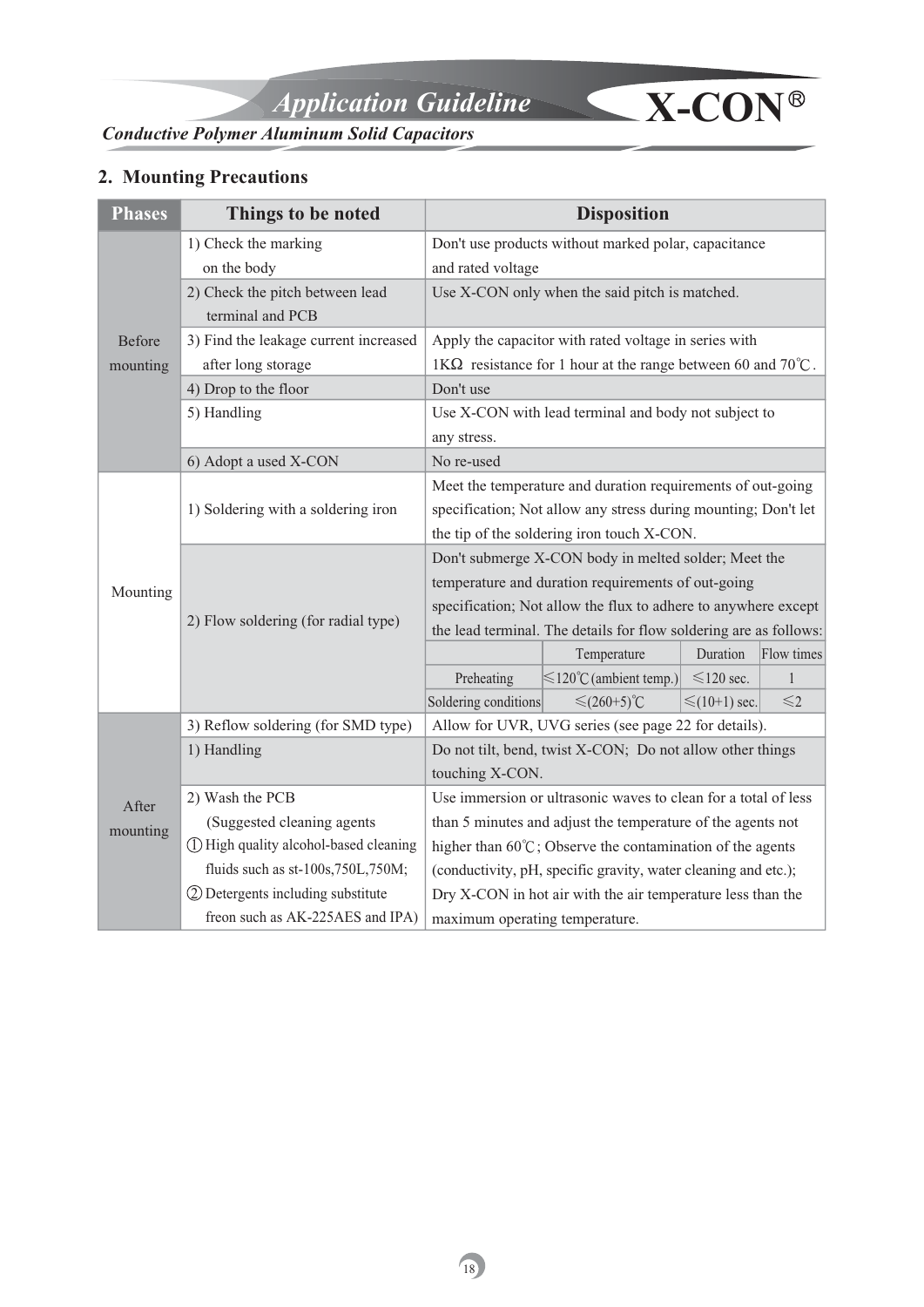*Application Guideline* **X-CON**

*Conductive Polymer Aluminum Solid Capacitors*

#### **3. Reflow Soldering Conditions**



#### Reflow Time (sec.)

|               | <b>Stage</b>                        | <b>Temperature/ Max. Time</b>    |                   |  |  |
|---------------|-------------------------------------|----------------------------------|-------------------|--|--|
|               | Preheat                             | 150°C to 180°C/ 90 $\pm$ 30 sec. |                   |  |  |
| $\mathcal{L}$ | Peak Temperature                    | $250^{\circ}$ C                  | $260^{\circ}$ C   |  |  |
|               | <b>t</b> -200 $^{\circ}$ C or above | $60 \text{ sec.}$                | $60 \text{ sec.}$ |  |  |
|               | $t_1$ -220°C or above               | $50$ sec.                        | $50$ sec.         |  |  |
|               | $t_2$ -230°C or above               | $40 \text{ sec.}$                | $40 \text{ sec.}$ |  |  |
|               | <b>Reflow Time</b>                  | Twice or less                    | Only 1 time       |  |  |

All temperatures are measured on the topside of the Al-can and terminal surface.

#### **Attention:**

Reflow soldering may reduce the capacitance of products before or after soldering even if meeting soldering conditions per Recommended Reflow Condition. Soldering considerably deviating from these conditions will cause problems such as a 50% reduction in capacitance, and a considerable increase in leakage current. Thus, the peak temperature at the top of Al-case/Electrode terminals and the duration of the reflow over  $200^{\circ}$ C should not exceed the specifications.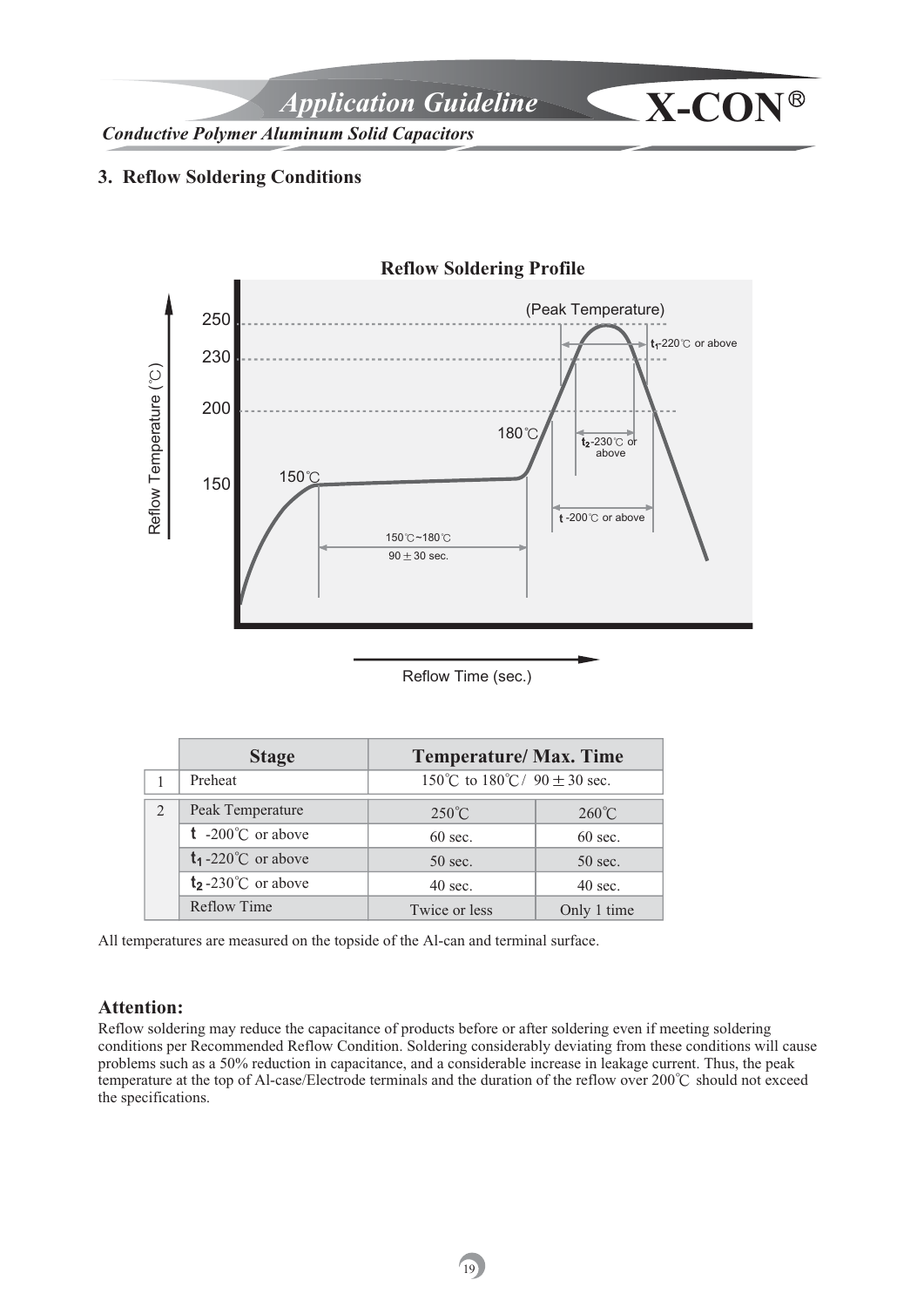# **4. Specifications for SMD Type Packing**



(Unit:mm)



| $_{2}$ $\pm$ 0.2   | <b>Dimension</b><br><b>Size</b> | A      | B         | C                                       | W         | E         | E.        | P            | $t_2$  |
|--------------------|---------------------------------|--------|-----------|-----------------------------------------|-----------|-----------|-----------|--------------|--------|
|                    | $\phi$ 8 x 10.2                 | 8.6    | 8.6       | 12.5                                    | 24.0      | 11.5      | 1.75      | 16.0         | 11.0   |
| ←                  |                                 | $+0.2$ | $+0.2$    | $\pm 0.5$                               | $\pm$ 0.3 | $\pm$ 0.1 | $\pm$ 0.1 | $\pm$ 0.1    | $+0.2$ |
|                    | $\phi$ 10 x 10.2                | 10.7   | 10.7      | 14.5                                    | 24.0      | 11.5      | 1.75      | 16.0         | 11.0   |
|                    |                                 | $+0.2$ |           | $\pm$ 0.2 $\pm$ 0.5 $\pm$ 0.3 $\pm$ 0.1 |           |           | $\pm$ 0.1 | $+0.1$       | $+0.2$ |
| $\phi$ 8 x 12<br>C |                                 | 8.6    | 8.6       | 12.5                                    | 24.0      | 11.5      | 1.75      | 16.0         | 11.0   |
|                    | $+0.2$                          | $+0.5$ | $\pm$ 0.2 | $\pm$ 0.3                               | ± 0.1     | $\pm$ 0.1 | $+0.1$    | $+0.2$       |        |
|                    |                                 | 10.7   | 10.7      | 14.5                                    | 24.0      | 11.5      | 1.75      | 16.0         | 13.0   |
|                    | $\phi$ 10 x 12.5                | $+0.2$ |           | $\pm$ 0.5 $\pm$ 0.2 $\pm$ 0.3 $\pm$ 0.1 |           |           |           | $+0.1$ + 0.1 | $+0.2$ |



## **a) Reel b) Polarity**



(Unit:mm)

| Size             | W            |              |
|------------------|--------------|--------------|
| $\phi$ 8 x 10.2  |              |              |
| $\phi$ 10 x 10.2 | $25.0 + 0.5$ | $29.5 + 1.0$ |
| $\phi$ 8 x 12.0  |              |              |
| $\phi$ 10 x 12.5 |              |              |

# **c) Minimum Packing Quantity**

| Size                    | $\phi$ 8 x 10.2 | $\phi$ 8 x 12 | $\vert$ $\phi$ 10 x 10.2 $\vert$ $\phi$ 10 x 12.5 |     |
|-------------------------|-----------------|---------------|---------------------------------------------------|-----|
| $ pcs/Reel (\phi 380) $ | 500             | 500           | 500                                               | 400 |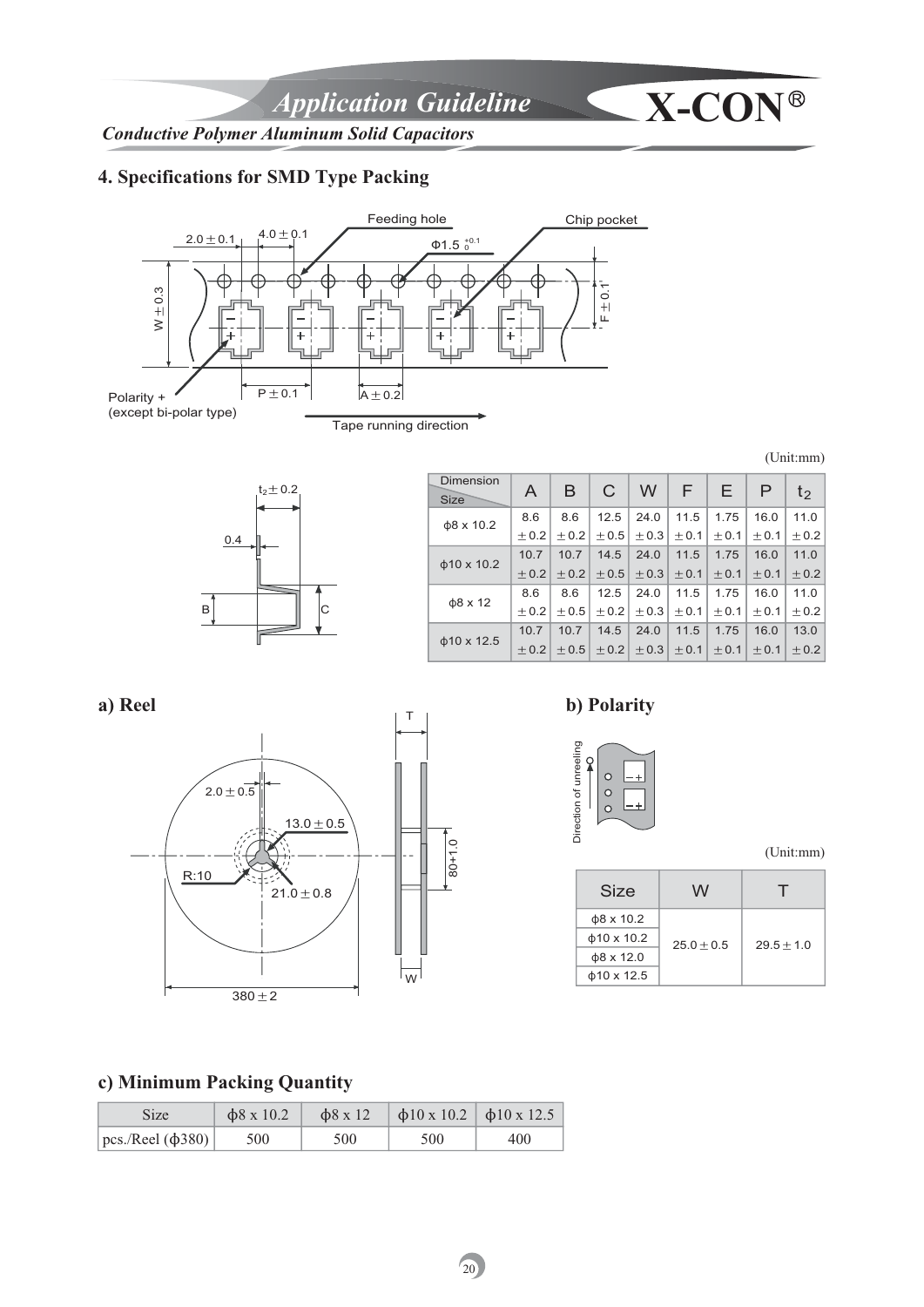#### **5. Emergency Procedures**

If the capacitor is overheated, the resin case may emit smoke. If this occurs, immediately switch off the unit's main power supply to stop operation. Keep your body away from the capacitor as the temperature may be high enough to cause the capacitor to ignite and burn.

#### **6. Disposal and Storage Conditions.**

#### 6.1 Disposal

Since capacitors are composed of various metals and resins, dispose them as industrial waste.

#### 6.2 Storage conditions

- 1) Do not store the X-CONs in those environments with high temperatures and high humidity, or in the location subject to direct sunlight; Store in conditions within  $5^{\circ}C \sim 35^{\circ}C$  and relative humidity below 75%;
- 2) Store the X-CONs in the condition as they are shipped to keep good solderability; SMD types (UVR and UVG series) should be sealed up in specifically designed aluminum laminate bags to avoid deterioration in characteristics and solderability before and after reflows, which results from moisture absorption;

| <b>X-CON</b> type       | <b>Before unsealing</b>          | <b>After unsealing</b>      |
|-------------------------|----------------------------------|-----------------------------|
| Radial lead type        | Must be used within 1 year after | Must be used within a week  |
| packed in bags          | delivery (unsealed status)       | (opened status)             |
| Radial lead type        | Must be used within 6 months     | Must be used within a week  |
| packed in taping method | after delivery (unsealed status) | (opened status)             |
|                         | Must be used within 6 months     | Must be used within a month |
| SMD type                | after delivery (unsealed status) | (opened status)             |

3) Store the X-CONs packed in bags after delivery per the table below;

- 4) Don't open packed bags until mounting, and use up all products once open. In case of leftovers, pack radial lead types in bags, SMD types and unpackaged ones back into special storage bags (designed aluminum laminate bags for SMD types), and seal up the opening. Put radial lead types with taping in plastic bags as they are put into storage boxes and seal up the opening, too. Regarding leftover storage, please follow the storage instructions as shown in above table;
- 5) Don't store X-CONs in damp conditions or as stated in Item 1.8;
- 6) Don't store X-CONs in places filled with toxious gases or susceptible to ozone, ultraviolet ray and radiation.

#### **7. Compliance with RoHS Directive**

Our company is committed to comply with the European Union Restriction of Hazardous Substance (RoHS) Directive We hereby guarantee that our products do not contain the following materials exceeding the RoHS Directive

| Lead (Pb)                                           | $\leq 1000$ ppm     |
|-----------------------------------------------------|---------------------|
| Mercury (Hg)                                        | $\leqslant$ 1000ppm |
| Cadmium (Cd)                                        | $\leqslant$ 100ppm  |
| Hexavalent chromium, Cr <sup>6+</sup>               | $\leqslant$ 1000ppm |
| Polybrominated biphenyls (PBB <sub>s</sub> )        | $\leqslant$ 1000ppm |
| Polybrominated diphenyl ethers (PBDE <sub>s</sub> ) | $\leqslant$ 1000ppm |